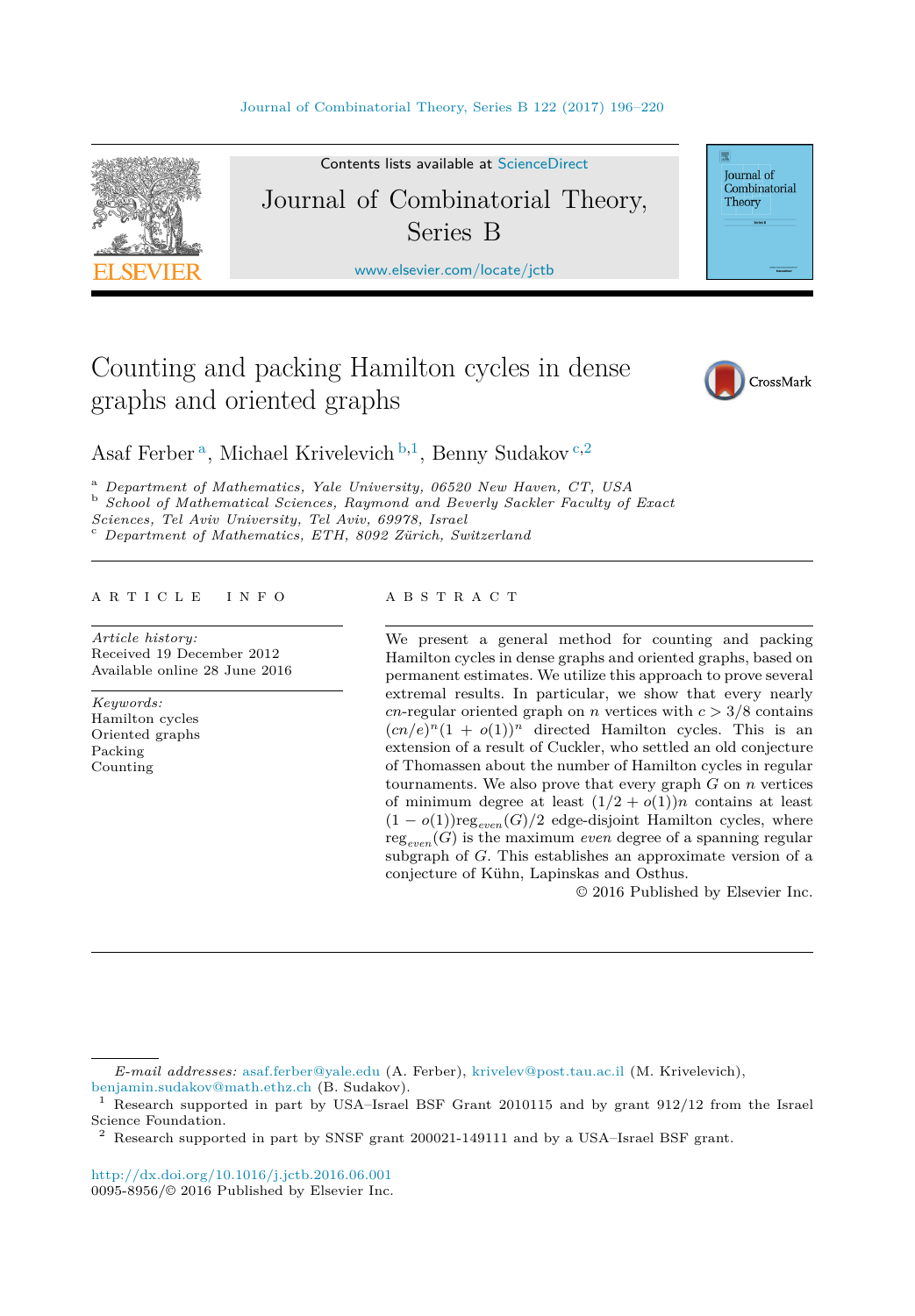#### 1. Introduction

A *Hamilton cycle* in a graph or a directed graph is a cycle passing through every vertex of the graph exactly once, and a graph is *Hamiltonian* if it contains a Hamilton cycle. Hamiltonicity is one of the most central notions in graph theory, and has been intensively studied by numerous researchers. Since the problem of determining Hamiltonicity of a graph is NP-complete it is important to find general sufficient conditions for Hamiltonicity and in the last 60 years many interesting results were obtained in this direction. Once Hamiltonicity is established it is very natural to strengthen such result by showing that a graph in question has many distinct or edge-disjoint Hamilton cycles.

In this paper we present a general approach for counting and packing Hamilton cycles in dense graphs and oriented graphs. This approach is based on the standard estimates for the permanent of a matrix (the famous Minc and Van der Waerden conjectures, es-tablished by Brégman [\[4\],](#page-23-0) and by Egorychev [\[10\]](#page-23-0) and by Falikman [\[11\],](#page-23-0) respectively). In a nutshell, we use these permanent estimates to show that an *r*-factor in a given graph or digraph *G* on *n* vertices, where *r* is linear in *n*, contains many (edge-disjoint) 2-factors in the undirected case or 1-factors in the directed case, whose number of cycles is relatively small (much smaller than linear); then these factors are converted into many (edge-disjoint) Hamilton cycles using rotation–extension type techniques. Strictly speaking, the permanent-based approach to Hamiltonicity problems is not exactly new and has been used for the first time in [\[1\]](#page-23-0) to bound the number of Hamilton paths in tournaments and in [\[13\]](#page-23-0) to pack Hamilton cycles in pseudo-random graphs (see also [\[14,19–21\]\)](#page-23-0). However, these prior papers worked in the setting of random or pseudo-random graphs, while the present contribution appears to be the first one where the permanent-based approach is applied in the general, extremal graph theoretic setting.

We employ our method to prove several new extremal results and to derive some known results in a conceptually different and easier way as well.

One of the first and probably most celebrated sufficient conditions for Hamiltonicity was established by Dirac [\[9\]](#page-23-0) in 1952, who proved that every graph on *n* vertices,  $n \geq 3$ , with minimum degree at least  $n/2$  is Hamiltonian. The complete bipartite graph  $K_{m,m+1}$ shows that this theorem is best possible, i.e., the minimum degree condition cannot be improved. Later, Nash-Williams [\[27\]](#page-24-0) proved that any *Dirac graph* (that is, a graph *G* on *n* vertices with minimum degree  $\delta(G) \geq n/2$ ) has at least  $\frac{5}{224}n$  edge-disjoint Hamilton cycles. He also asked  $[26–28]$  to improve this estimate. Clearly,  $|(n+1)/4|$  is a general upper bound on the number of edge-disjoint Hamilton cycles in a Dirac graph obtained by considering an *n/*2 regular graph, and originally Nash-Williams [\[26\]](#page-24-0) believed that this is tight.

Babai (see also [\[26\]\)](#page-24-0) found a counterexample to this conjecture. Extending his ideas further, Nash-Williams gave an example of a graph on  $n = 4k$  vertices with minimum degree 2*k* and with at most  $|(n+4)/8|$  edge-disjoint Hamilton cycles. He conjectured that this example is tight, i.e., any Dirac graph contains at least  $|(n+4)/8|$  edge-disjoint Hamilton cycles. Moreover, Nash-Williams pointed out that the example depends heavily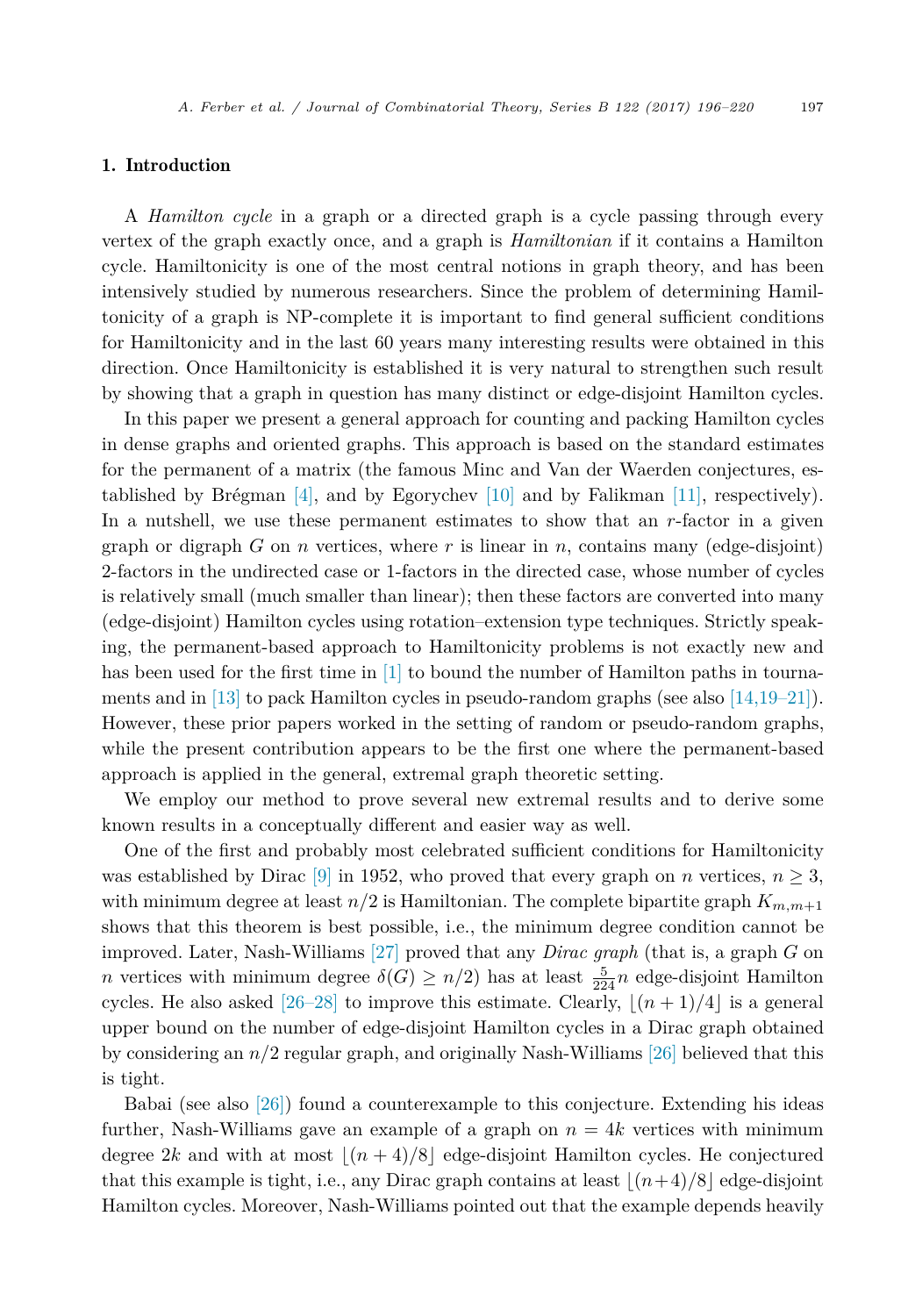<span id="page-2-0"></span>on the graph being not regular. He thus also proposed the following conjecture which has become known as the "Nash-Williams Conjecture":

Conjecture 1.1. *Every d-regular Dirac graph contains d/*2 *edge-disjoint Hamilton cycles.*

Recently, this conjecture was settled asymptotically by Christofides, Kühn and Os-thus [\[5\],](#page-23-0) who proved that any *d*-regular graph *G* on *n* vertices with  $d \geq (1/2 + \varepsilon)n$ , contains at least  $(1 - \varepsilon)d/2$  edge-disjoint Hamilton cycles. For large graphs, Kühn and Osthus [\[24\]](#page-24-0) further improved this to  $|d/2|$  edge-disjoint Hamilton cycles. Even more recently, after the first version of the present paper has been submitted, Csaba, Kühn, Lo, Osthus and Treglown [\[6\]](#page-23-0) proved the exact version of the above conjecture for all large enough *n*.

For the non-regular case, Kühn, Lapinskas and Osthus [\[22\]](#page-24-0) proved that if  $\delta(G)$  $(1/2 + \varepsilon)n$ , then *G* contains at least reg<sub>even</sub> $(n, \delta(G))/2$  edge-disjoint Hamilton cycles where reg<sub>even</sub> $(n, \delta)$  is the largest *even* integer r such that every graph *G* on *n* vertices with minimum degree  $\delta(G) = \delta$  must contain an *r*-regular spanning subgraph (an *r*-factor). As for a concrete *G*, the maximal *even* degree *r* of an *r*-factor of *G*, which we denote by reg<sub>even</sub>(*G*), can be much larger than reg<sub>even</sub> $(n, \delta)$ . Therefore, it is natural to look for bounds in terms of reg<sub>even</sub>(*G*). In [\[24\],](#page-24-0) Kühn and Osthus showed that any graph *G* with  $\delta(G) \geq (2 - \sqrt{2} + \varepsilon)n$  contains reg<sub>enen</sub>  $(G)/2$  edge-disjoint Hamilton cycles, and in [\[22\],](#page-24-0) Kühn, Lapinskas and Osthus conjectured the following tight result.

**Conjecture 1.2.** *Suppose G is a Dirac graph. Then G contains at least* reg<sub>eren</sub> $(G)/2$ *edge-disjoint Hamilton cycles.*

Answering an open problem from [\[22\],](#page-24-0) in this paper we prove an approximate asymptotic version of this conjecture.

**Theorem 1.3.** For every  $\varepsilon > 0$  and a sufficiently large integer *n* the following holds. Every *graph G on n vertices and with*  $\delta(G) \geq (1/2 + \varepsilon)n$  *contains at least*  $(1 - \varepsilon) \text{reg}_{\varepsilon \text{norm}}(G)/2$ *edge-disjoint Hamilton cycles.*

Given a graph *G*, let *h*(*G*) denote the number of distinct Hamilton cycles in *G*. Strengthening Dirac's theorem Sárközy, Selkow and Szemerédi [\[31\]](#page-24-0) proved that every Dirac graph *G* contains not only one but at least *c<sup>n</sup>n*! Hamilton cycles for some small positive constant *c*. They also conjectured that *c* can be improved to  $1/2 - o(1)$ . This has later been proven by Cuckler and Kahn [\[8\].](#page-23-0) In fact, Cuckler and Kahn proved a stronger result: every Dirac graph *G* on *n* vertices with minimum degree  $\delta(G)$  has  $h(G) \geq$  $\int$  $\delta(G)$  $\left(\frac{G}{e}\right)^n (1-o(1))^n$ . The random graph *G*(*n, p*) with *p* > 1/2 shows that this estimate is sharp (up to the  $(1-o(1))^n$  factor). Indeed in this case with high probability  $\delta(G(n, p))$  =  $pn + o(n)$  and the expected number of Hamilton cycles is  $p^n(n-1)! < (pn/e)^n$ .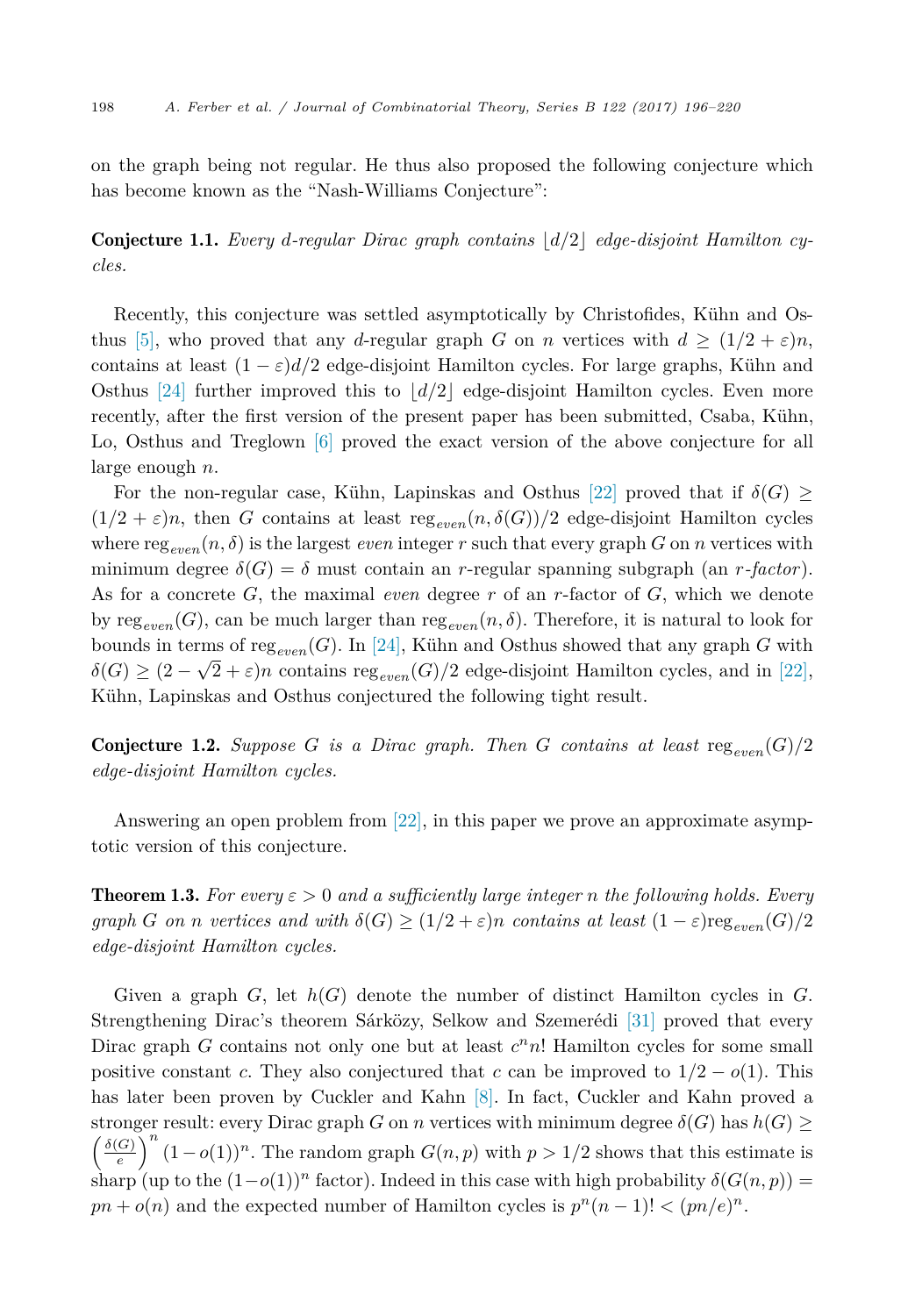<span id="page-3-0"></span>To illustrate our techniques we prove the following proposition which gives a lower bound on the number of Hamilton cycles in a dense graph  $G$  in terms of reg $(G)$ , where  $reg(G)$  is the maximal r for which G contains an r-factor. Although this bound is asymptotically tight for nearly regular graphs, it is weaker than the result of Cuckler and Kahn in general. On the other hand, since every Dirac graph contains an *r*-factor with *r* about *n/*4 (see [\[17\]\)](#page-23-0), our bound implies the result of Sárközy, Selkow and Szemerédi mentioned above.

**Proposition 1.4.** *Let G be a graph on n vertices with minimum degree*  $\delta(G) \geq n/2$ *. Then the number of Hamilton cycles in G is at least*  $\left(\frac{\text{reg}(G)}{e}\right)$  $\int_{e}^{(G)} \left(1 - o(1)\right)^n$ .

Proposition 1.4 implies that, given a dense regular graph *G*, the number of Hamilton cycles in *G* is asymptotically exactly (in exponential terms) what we expect in a random graph with the same edge density.

**Corollary 1.5.** Let  $c > 1/2$  and let G be a graph on *n* vertices which is cn-regular. Then

$$
h(G) = \left(\frac{cn}{e}\right)^n (1 + o(1))^n.
$$

Using a technical lemma from  $[5]$ , in Section [2](#page-5-0) we show that given an almost regular graph *G* on *n* vertices with  $\delta(G) \geq n/2 + \varepsilon n$ , *G* contains an *r*-factor with *r* very close to  $\delta(G)$ . Therefore, we conclude that if the minimum degree of G is at least  $n/2 + \varepsilon n$ , then condition (*ii*) in Corollary 1.5 can be relaxed to the requirement that *G* is "almost regular". Before stating it formally, we introduce the following notation: whenever we want to write that *x* lies in the interval between  $a - b$  and  $a + b$ , we simply write  $x \in (a \pm b).$ 

**Corollary 1.6.** For every  $c > 1/2$  there exists  $\varepsilon > 0$  such that for large enough integer n *the following holds. Suppose that:*

- (*i*) *G is a graph on n vertices, and*
- (*ii*)  $d(v) \in (c \pm \varepsilon)n$  for every  $v \in V$ .

*Then*  $h(G) \in \left(\frac{(c \pm \varepsilon')n}{e}\right)$  $\left(\frac{e}{e}\right)^n$ , *where*  $\varepsilon'(\varepsilon) = \varepsilon'$  *is a specific function of*  $\varepsilon$  *tending to* 0 *with*  $\varepsilon$ *.* 

An *oriented* graph *G* is a graph obtained by orienting the edges of a simple graph. That is, between every unordered pair of vertices  $\{x, y\} \subseteq V(G)$  there exists at most one of the (oriented) edges *xy* or *yx*. Hamiltonicity problems in oriented graphs are usually much more challenging. Given an oriented graph *G*, let  $\delta^+(G)$  and  $\delta^-(G)$  denote the minimum *outdegree* and *indegree* of the vertices in *G*, respectively. We also use the notation  $d^{\pm}(v) \in (a \pm b)$  for the statement that both  $d^+(v)$  and  $d^-(v)$  lie between  $a - b$  to  $a + b$ . In addition, we set  $\delta^{\pm}(G) = \min\{\delta^{+}(G), \delta^{-}(G)\}\$ and refer to it as the *semi-degree*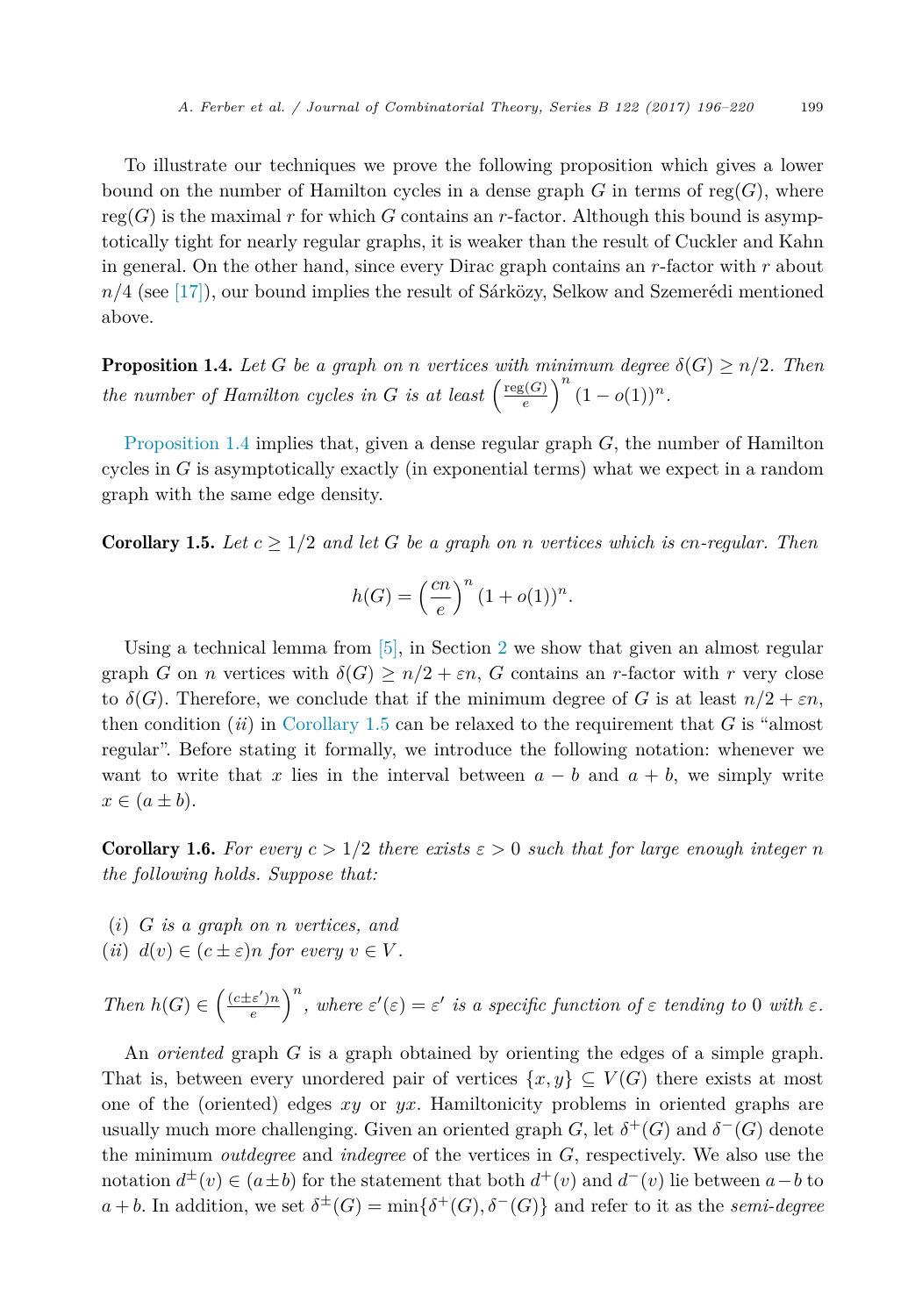<span id="page-4-0"></span>of *G*. In the late 70's Thomassen [\[34\]](#page-24-0) raised the natural question of determining the minimum semi-degree that ensures the existence of a Hamilton cycle in an oriented graph *G*. Häggkvist [\[15\]](#page-23-0) found a construction which gives a lower bound of  $\frac{3n-4}{8} - 1$ . The problem was resolved only recently by Keevash, Kühn and Osthus [\[18\],](#page-23-0) who proved that every oriented graph *G* on *n* vertices with  $\delta^{\pm}(G) \geq \frac{3n-4}{8}$  contains a Hamilton cycle.

Counting Hamilton cycles in tournaments is another very old problem which goes back some seventy years to one of the first applications of the probabilistic method by Szele [\[33\].](#page-24-0) He proved that there are tournaments on *n* vertices with at least  $(n-1)!/2^n$ Hamilton cycles. Alon [\[1\]](#page-23-0) showed that this result is nearly tight and every *n* vertex tournament has at most  $O(n^{3/2}(n-1)!/2^n)$  Hamilton cycles. Thomassen [\[35\]](#page-24-0) and later Friedgut and Kahn [\[12\]](#page-23-0) conjectured that the randomness is unnecessary in Szele's result and that in fact every regular tournament contains at least  $n^{(1-o(1))n}$  Hamilton cycles. This conjecture was solved by Cuckler [\[7\]](#page-23-0) who proved that every regular tournament on *n* vertices contains at least  $\frac{n!}{(2+o(1))^n}$  Hamilton cycles. The following theorem substantially extends Cuckler's result [\[7\].](#page-23-0)

**Theorem 1.7.** *For every*  $c > 3/8$  *and every*  $\eta > 0$  *there exists a positive constant*  $\varepsilon :=$  $\varepsilon$ (*c,*  $\eta$ ) > 0 *such that for every sufficiently large integer n the following holds. Suppose that:*

*(i) G is an oriented graph on n vertices, and (ii)*  $d^{\pm}(v) \in (c \pm \varepsilon)n$  *for every*  $v \in V(G)$ *.* 

Then 
$$
h(G) \in \left(\frac{(c \pm \eta)n}{e}\right)^n
$$
. In particular, if G is cn-regular, then  $h(G) = \left(\frac{(c+o(1))n}{e}\right)^n$ .

The bound on in/out-degrees in this theorem is tight. This follows from the construction of Häggkvist [\[15\]](#page-23-0) (mentioned above), which shows that there are *n*-vertex oriented graphs with all in/outdegrees  $(3/8 - o(1))n$  and no Hamilton cycles.

Definitions and notation: Our graph-theoretic notation is standard and follows that of [\[36\].](#page-24-0) For a graph *G*, let  $V = V(G)$  and  $E = E(G)$  denote its sets of vertices and edges, respectively. For subsets  $U, W \subseteq V$ , and for a vertex  $v \in V$ , we denote by  $E_G(U)$ all the edges of *G* with both endpoints in *U*, by  $E_G(U, W)$  all the edges of *G* with one endpoint in *U* and one endpoint in *W*, and by  $E_G(v, U)$  all the edges with one endpoint being *v* and one endpoint in *U*. We write  $N_G(v)$  for the neighborhood of *v* in *G* and  $d_G(v)$  for its degree. For an oriented graph *G* we write *uv* for the edge directed from *u* to *v*. We denote by  $N_G^+(v)$  and  $N_G^-(v)$  the *outneighborhood* and *inneighborhood* of *v*, respectively, and write  $d_G^+(v) = |N_G^+(v)|$  and  $d_G^-(v) = |N_G^-(v)|$ . We will omit the subscript *G* whenever there is no risk of confusion. We will denote the minimum outdegree by  $\delta^+(G)$  and the minimum indegree by  $\delta^-(G)$ , and set  $\delta^{\pm}(G) = \min{\delta^+(G), \delta^-(G)}$ . Finally we write  $a = (b \pm c)$  for  $a \in (b - c, b + c)$ .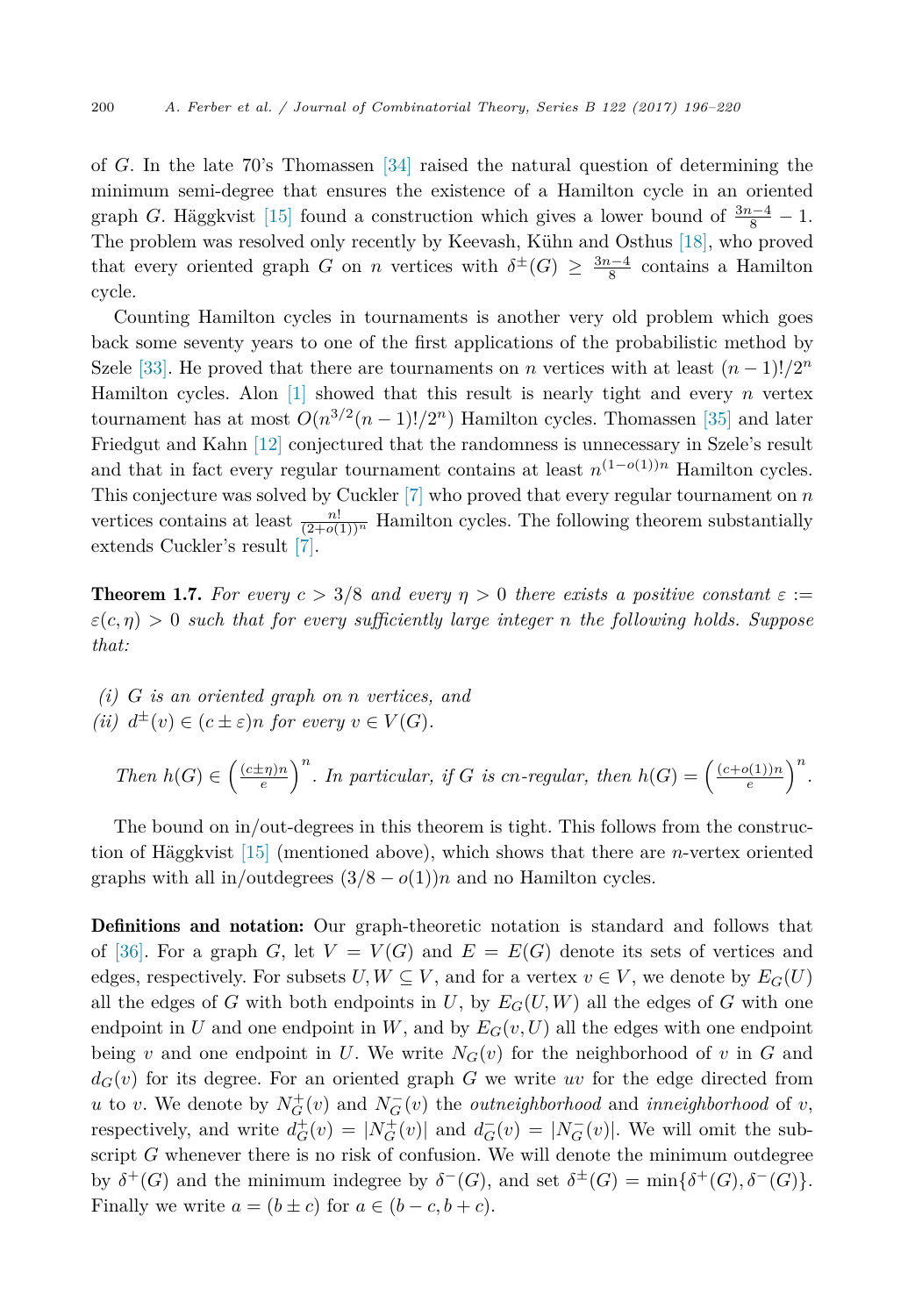<span id="page-5-0"></span>For the sake of simplicity and clarity of presentation, and in order to shorten some of our proofs, no real effort has been made here to optimize the constants appearing in our results. We also omit floor and ceiling signs whenever these are not crucial. Most of our results are asymptotic in nature and whenever necessary we assume that the underlying parameter *n* is sufficiently large.

# 2. Tools

In this section we introduce the main tools to be used in the proofs of our results.

#### *2.1. Probabilistic tools*

We will need to employ bounds on large deviations of random variables. We will mostly use the following well-known bound on the lower and the upper tails of the Binomial distribution due to Chernoff (see [\[3,16\]\)](#page-23-0).

Lemma 2.1. *If X* ∼ Bin(*n, p*)*, then*

- $\Pr(X < (1-a)np) < e^{-a^2np/2}$  *for every*  $a > 0$ ;
- Pr  $(X > (1 + a)np) < e^{-a^2np/3}$  *for every* 0 < *a* < 3/2*.*

## *2.2. r-factors*

One of the main ingredients in our results is the ability to find an *r*-factor in a graph with r as large as possible. The following theorem of Katerinis [\[17\]](#page-23-0) shows that a dense graph contains a dense *r*-factor.

Theorem 2.2. *Let r be a positive integer and let G be a graph such that:*

 $(i)$   $r|V(G)|$  *is even, and*  $(iii)$   $\delta(G) \geq |V(G)|/2$ *, and*  $(iii)$   $|V(G)| \geq 4r - 5$ *.* 

*Then G contains an r-factor.*

When a given graph *G* is almost regular, it turns out that *G* contains *r*-factors with *r* much closer to  $\delta(G)$  than given by Theorem 2.2. The following lemma was proved by Christofides, Kühn and Osthus in [\[5\].](#page-23-0)

Lemma 2.3 *(Theorem 12 in [\[5\]\)](#page-23-0). Let G be a graph on n vertices of minimum degree*  $\delta = \delta(G) \geq n/2$ *.*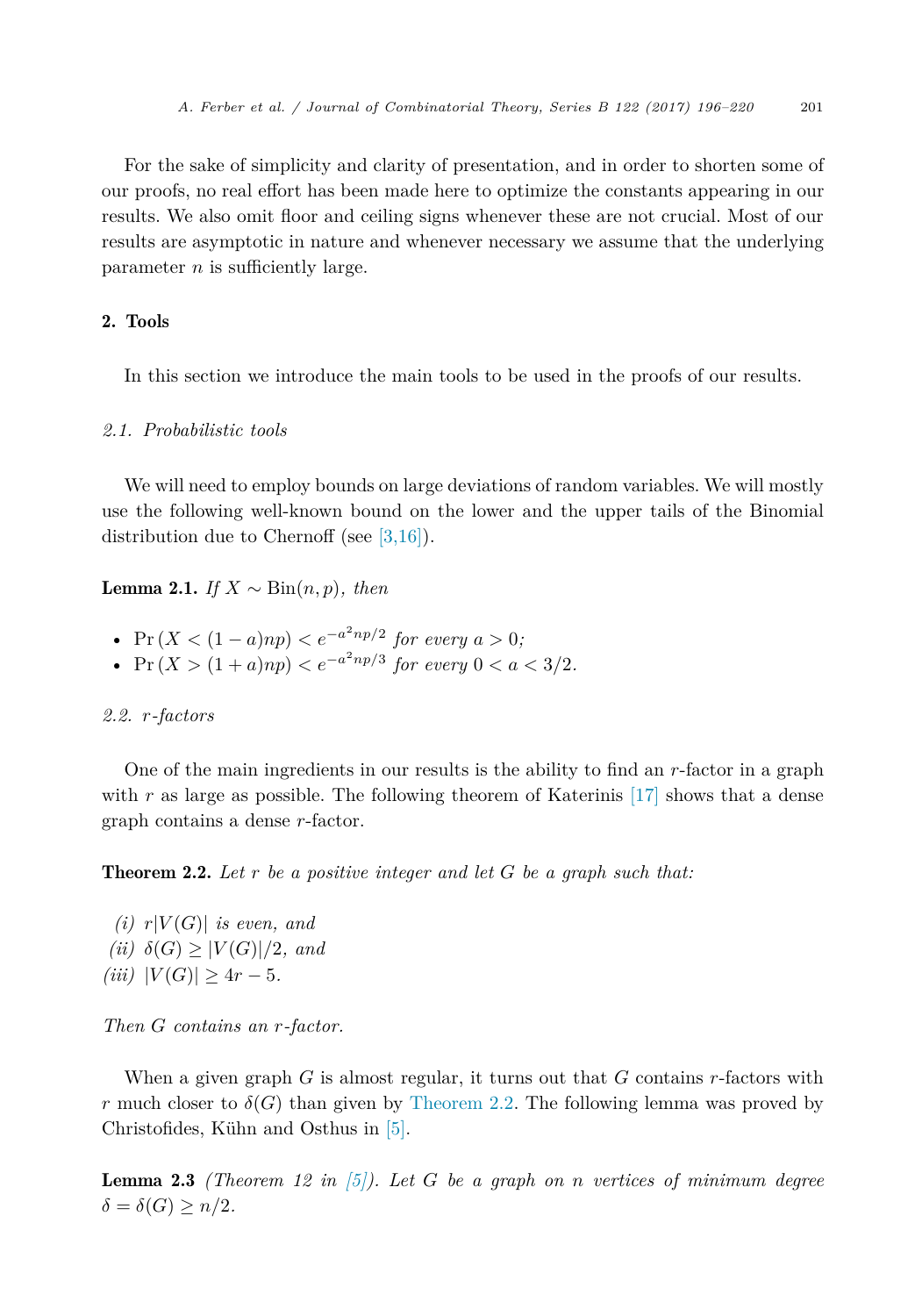- <span id="page-6-0"></span>*(i)* Let *r* be an even number such that  $r \leq \frac{\delta + \sqrt{n(2\delta - n)}}{2}$ . Then *G* contains an *r*-factor.
- *(ii)* Let  $0 < \xi < 1/9$  and suppose  $(1/2 + \xi)n \le \Delta(G) \le \delta + \xi^2 n$ . If *r* is an even number *such that*  $r \leq \delta - \xi n$  *and n is sufficiently large, then G contains an r*-factor.

The result of [Lemma 2.3](#page-5-0) (*ii*) immediately implies the following useful corollary:

**Corollary 2.4.** Let  $1/2 < c \leq 1$  and let  $0 < \varepsilon < 1/9$  be such that  $c - \varepsilon - 3\sqrt{\varepsilon} \geq 1/2$ . Then *for every sufficiently large integer n the following holds. Suppose that:*

- $(i)$  *G is a graph with*  $|V(G)| = n$ *, and*
- $(iii)$   $d(v) = (c \pm \varepsilon)n$  for every  $v \in V(G)$ .

*Then G contains an r-factor for every even*  $r \leq (c - \varepsilon')n$ *,* where  $\varepsilon' = 3\sqrt{\varepsilon} + \varepsilon$ *.* 

# *2.3. Permanent estimates*

Let  $S_n$  be the set of all permutations of the set [*n*]. Given a permutation  $\sigma \in S_n$ , let  $A(\sigma)$  be an  $n \times n$  matrix which represents the permutation  $\sigma$ , that is, for every  $1 \leq i, j \leq n$ ,  $A(\sigma)_{ij} = 1$  if  $\sigma(i) = j$  and 0 otherwise. Notice that for every  $\sigma \in S_n$ , in each row and each column of  $A(\sigma)$  there is exactly one "1". Every permutation  $\sigma \in S_n$ has a (unique up to the order of cycles) cyclic form. Given two  $n \times n$  matrices A and B, we write  $A \geq B$  in case that  $A_{ij} \geq B_{ij}$  for every  $1 \leq i, j \leq n$ . The *permanent* of an  $n \times n$  matrix *A* is defined as  $per(A) = \sum_{\sigma \in S_n} \prod_{i=1}^n A_{i\sigma(i)}$ . Notice that in case *A* is a 0–1 matrix, every summand in the permanent is either 0 or 1, and the permanent of *A* counts the number of distinct permutations  $\sigma \in S_n$  which are *contained* in *A*, that is, the number of  $\sigma$ 's for which  $A \geq A(\sigma)$ . A 0–1 matrix A is called *r*-*regular* if it contains exactly *r* 1's in every row and in every column.

Using the following two well known permanent estimates, in the next subsection we prove that if *A* is any 0–1 *αn*-regular matrix, then most of the permutations which are contained in it have relatively few cycles in their cyclic form.

We state first an upper bound for the permanent. This bound was conjectured by Minc and has been proven by Brégman [\[4\].](#page-23-0)

**Theorem 2.5.** Let A be an  $n \times n$  matrix of 0-1 with t ones altogether. Then  $per(A) \le$  $\Pi_{i=1}^n(r_i!)^{1/r_i}$ , where  $r_i$  are integers satisfying  $\sum_{i=1}^n r_i = t$  and are as equal as possible.

A square matrix *A* of nonnegative real numbers is called doubly stochastic if each row and column of *A* sum to 1. The following lower bound is also known as the Van der Waerden conjecture and has been proven by Egorychev [\[10\]](#page-23-0) and by Falikman [\[11\]:](#page-23-0)

**Theorem 2.6.** Let *A* be an  $n \times n$  doubly stochastic matrix. Then  $per(A) \geq \frac{n!}{n^n}$ .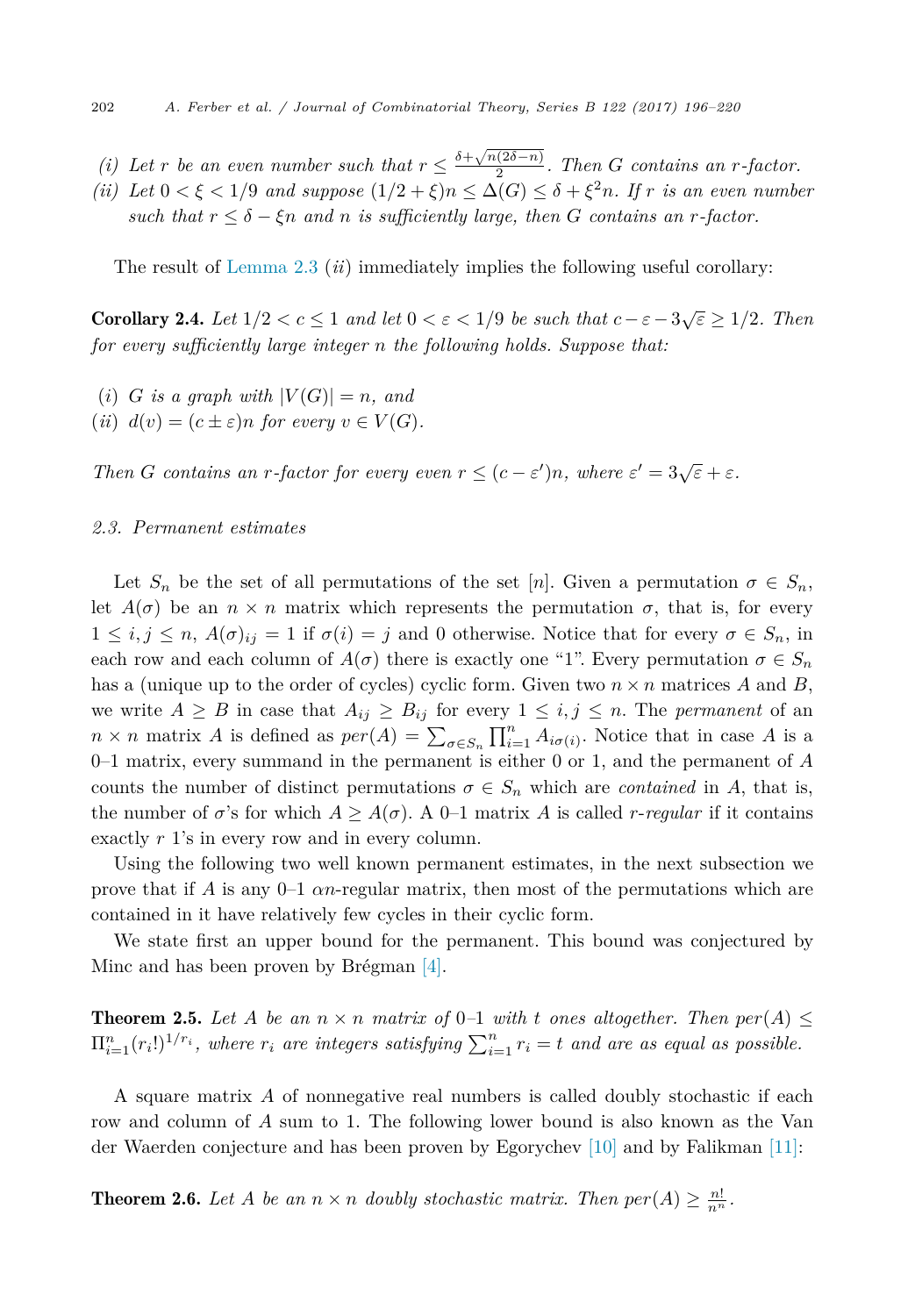## <span id="page-7-0"></span>*2.4.* 2*-factors with few cycles*

Motivated by ideas from [\[2,13,21\],](#page-23-0) in this subsection we prove that for every sufficiently large integer *n*, in every *r*-regular,  $0-1$ ,  $n \times n$  matrix *A*, most of the permutations contained in *A* have relatively few cycles in their cyclic form, provided that *r* is linear in *n*. For a positive integer *r* and a graph *G*, we define a  $(*r*)$ -factor to be any spanning subgraph *H* of *G* for which each connected components of *H* is *s*-regular for some  $s \leq r$ . We conclude that in every dense *r*-regular graph  $G$ , most of the  $(\leq 2)$ -factors do not contain too many cycles (we consider a single edge as a cycle too). We also prove that in case *r* is even, *G* contains such a 2-factor with all cycles of length at least 3. These lemmas are crucial since one of the main ingredients of our proofs is the ability to find "enough" 2-factors with only few cycles and then to turn them into Hamilton cycles.

**Lemma 2.7.** Let  $\alpha > 0$  be a constant and let n be a positive integer. Suppose that:

- $(i)$  *A is* an  $n \times n$  *matrix,* and
- (*ii*) *all entries of A are* 0 *or* 1*, and*
- (*iii*) *A is αn-regular.*

*Then the number* of *permutations*  $\sigma \in S_n$  *for which*  $A \geq A(\sigma)$  *and such that there are at most*  $s^* := \sqrt{n \ln n}$  *cycles in their cyclic form, is*  $(1 + o(1))^n \left(\frac{\alpha n}{e}\right)^n$ .

Note that in case *A* is the adjacency matrix of a graph *G*, every permutation  $\sigma \in S_n$ for which  $A \geq A(\sigma)$  corresponds to a ( $\leq 2$ )-factor with exactly the same number of cycles as in the cyclic form of  $\sigma$  (we consider a single edge as a cycle too); and every  $(\leq 2)$ -factor *F* of *G* corresponds to at most 2<sup>*s*</sup> permutations, where *s* is the number of cycles in *F* (each cycle can be oriented in at most two ways). Therefore, the following is an immediate corollary of Lemma 2.7:

**Corollary 2.8.** Let  $\alpha > 0$  be a constant and let n be a positive integer. Suppose that:

- (*i*) *G is a graph on n vertices, and*
- (*ii*) *G is αn-regular.*

*Then the number of* ( $\leq$  2)*-factors of G with at most*  $s^* := \sqrt{n \ln n}$  *cycles is* (1 +  $o(1))^n \left(\frac{\alpha n}{e}\right)^n$ .

**Proof of Lemma 2.7.** Given a 0–1 matrix of order  $n \times n$ , let  $S(A) = \{ \sigma \in S_n : A \geq 0 \}$  $A(\sigma)$ } be the set of all permutations contained in *A*, and let  $f(A, k)$  be the number of permutations  $\sigma \in S(A)$  with exactly *k* cycles. Notice that  $f(A) := \sum_{k} f(A, k) = |S(A)|$ . Given an integer  $1 \le t \le n$  we also define

$$
\phi(A, t) := \max\{f(A'): A' \text{ is a } t \times t \text{ submatrix of } A\}.
$$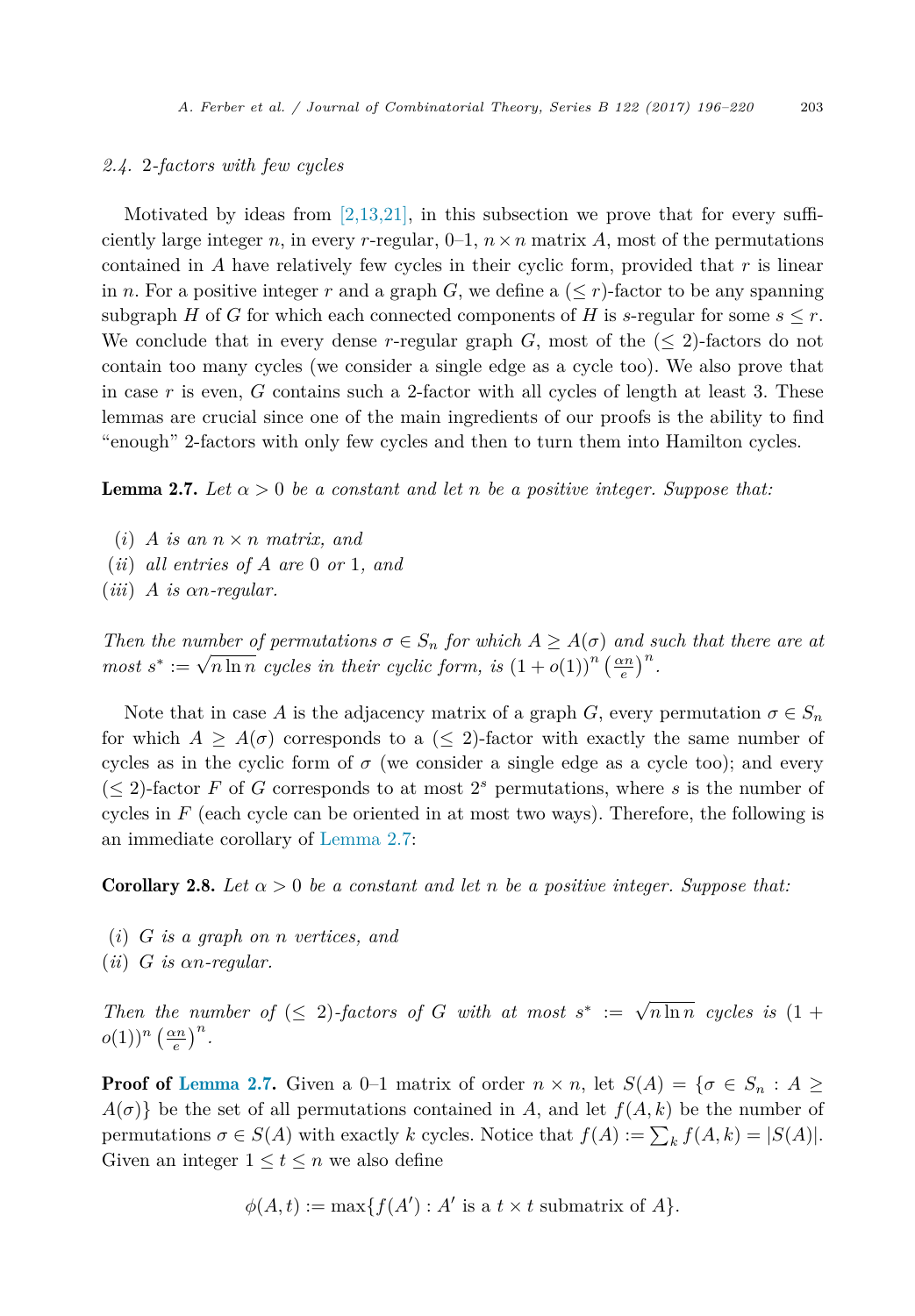<span id="page-8-0"></span>For the upper bound, using [Theorem 2.5](#page-6-0) and the fact that  $(k/e)^k \leq k! \leq k(k/e)^k$  we conclude that

$$
per(A) \le ((\alpha n)!)^{n/(\alpha n)} = (1 + o(1))^n \left(\frac{\alpha n}{e}\right)^n.
$$

Now, note that

$$
per(A) = \sum_{s=1}^{n} f(A, s).
$$

Applying [Theorem 2.6](#page-6-0) to the doubly stochastic matrix  $\frac{1}{\alpha n}A$ , we obtain

$$
\sum_{s=1}^{n} f(A, s) = per(A) \ge n! \alpha^{n} \ge \left(\frac{\alpha n}{e}\right)^{n}.
$$

In order to complete the proof we need to show that  $\sum_{s>s^*} f(A,s) = o\left(\left(\frac{\alpha n}{e}\right)^n\right)$ . Let  $s > \sqrt{n \ln n}$ , we wish to estimate  $f(A, s)$  from above. Given a permutation  $\sigma \in S(A)$ with *s* cycles, there must be at least  $\frac{1}{2}\sqrt{n \ln n}$  cycles, each of which is of length at most  $2\sqrt{n/\ln n}$ . Therefore, by the pigeonhole principle we get that there must be a cycle length  $\ell := \ell(\sigma) \leq 2\sqrt{n/\ln n}$  which appears at least  $j = \frac{\ln n}{4}$  times in  $\sigma$ . The number of permutations in  $S(A)$  which contain at least *j* cycles of fixed length  $\ell$  is at most:

$$
\binom{n}{j} \prod_{i=1}^{j} (\alpha n)^{\ell-1} \cdot \phi(A, n - j\ell) \le \left(\frac{en}{j}\right)^{j} (\alpha n)^{j\ell - j} \cdot \phi(A, n - j\ell). \tag{2.1}
$$

Indeed, first we fix *j* cycles of length  $\ell$ . To do so we choose *j* elements,  $x_1, \ldots, x_j$ , one for each such a cycle. This can be done in  $\binom{n}{j}$  ways. Since *A* is *αn*-regular, for each  $1 \leq i \leq j$ , there are at most  $(\alpha n)^{\ell-1}$  options to close a cycle of length  $\ell$  which contains  $x_i$ . Given these *j* cycles of total length  $j\ell$ , there are at most  $\phi(A, n - j\ell)$  ways to extend it to a cyclic form of a permutation  $\sigma \in S(A)$ .

Next we estimate  $\phi(A, n - j\ell)$ . Let  $t = j\ell$  and let  $A_1$  be an arbitrary  $(n - t) \times (n - t)$ submatrix of *A*. By switching order of some rows and columns, we can assume that  $A = \begin{pmatrix} A_1 & B \\ C & A_2 \end{pmatrix}$ *C A*<sup>2</sup> ), where  $A_2$ ,  $B$  and  $C$  are  $t \times t$ ,  $(n - t) \times t$  and  $t \times (n - t)$  submatrices of *A*, respectively. Given a 0–1 matrix *M*, let  $g(M) = \mathbf{1}^T M \mathbf{1}$  be the number of 1's in *M* (**1** is a vector with all entries equal 1). Since  $g(A_2) \le t^2$  and since *A* is *αn*-regular, it follows that  $g(B) \geq \alpha nt - t^2$ . Therefore, we conclude that  $g(A_1) = \alpha n(n-t) - g(B) \leq$  $\alpha n(n-t) - (\alpha nt - t^2)$  and that the average number of 1's in a row or a column of  $A_1$  is

$$
\frac{g(A_1)}{n-t} \le \alpha n - \frac{t(\alpha n - t)}{n-t} =: d_1.
$$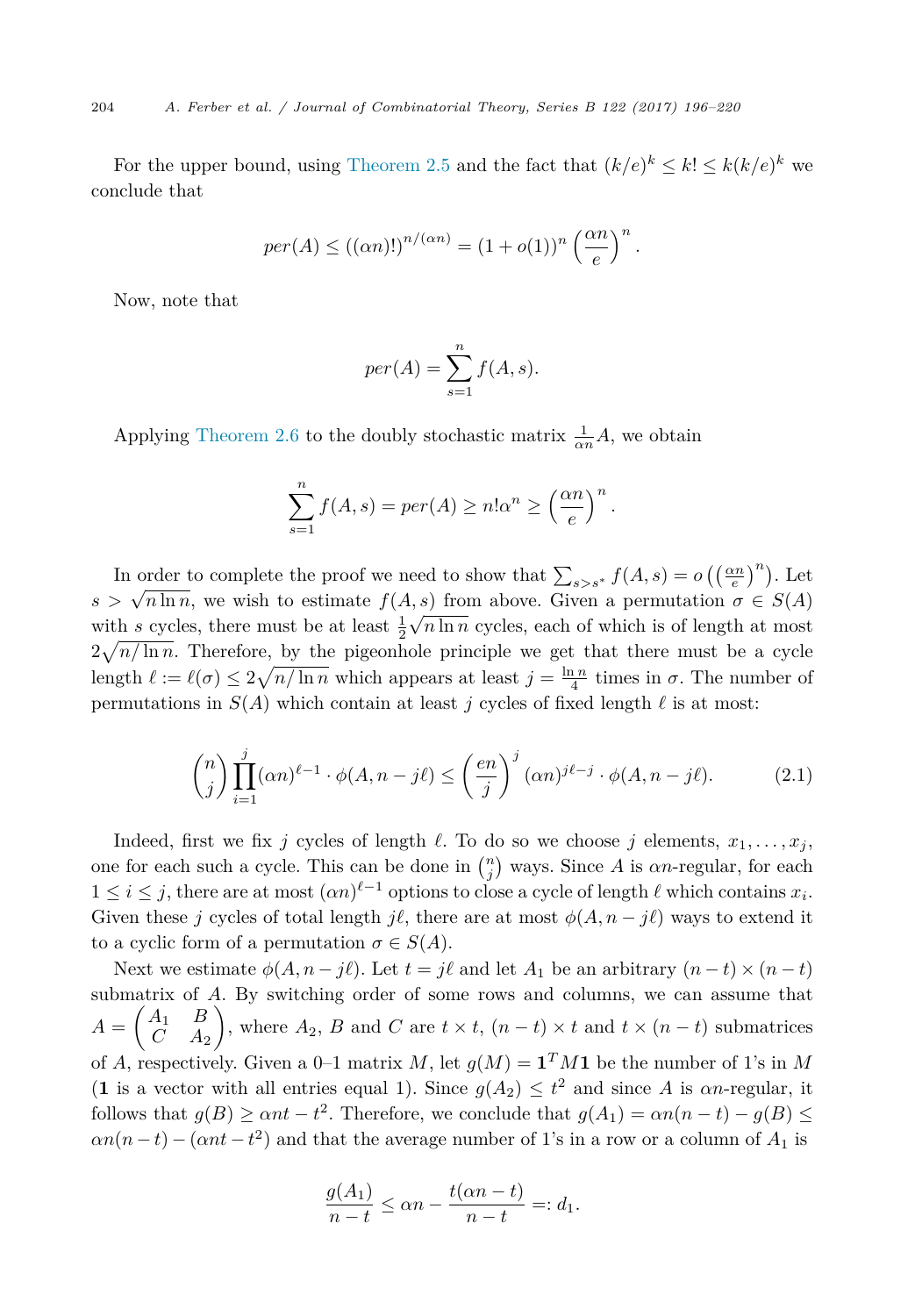<span id="page-9-0"></span>Note that  $\alpha(n-t) \leq d_1 \leq \alpha n$ . Now, by Brégman's [Theorem 2.5](#page-6-0) we get that

$$
per(A_1) \leq (d_1!)^{\frac{n-t}{d_1}} \leq \left( \left( \frac{d_1}{e} \right)^{d_1} d_1 \right)^{\frac{n-t}{d_1}} \leq \left( \frac{\alpha n - \frac{t(\alpha n - t)}{n - t}}{e} \right)^{n-t} (\alpha n)^{1/\alpha}
$$

$$
\leq \left( \frac{\alpha n}{e} \right)^{n-t} \left( 1 - \frac{t(\alpha n - t)}{\alpha n(n - t)} \right)^{n-t} (\alpha n)^{1/\alpha} \leq \left( \frac{\alpha n}{e} \right)^{n-t} e^{-t + t^2/(\alpha n)} (\alpha n)^{1/\alpha}.
$$

Hence, we conclude that

$$
\phi(A, n-t) \le \left(\frac{\alpha n}{e}\right)^{n-t} e^{-t+t^2/(\alpha n)} (\alpha n)^{1/\alpha}.
$$

Now, plugging it into the estimate [\(2.1\)](#page-8-0) and recalling that  $\ell \leq 2\sqrt{n/\ln n}$ ,  $j = \frac{\ln n}{4}$ and  $t = j\ell \leq \frac{1}{2}$  $\sqrt{n \ln n}$ , we have

$$
f(A,s) \leq \sum_{\ell \leq 2\sqrt{n/\ln n}} \left(\frac{en}{j}\right)^j (\alpha n)^{t-j} \phi(A,n-t)
$$
  
\n
$$
\leq \sum_{\ell \leq 2\sqrt{n/\ln n}} \left(\frac{en}{j}\right)^j (\alpha n)^{t-j} \left(\frac{\alpha n}{e}\right)^{n-t} e^{-t+t^2/(\alpha n)} (\alpha n)^{1/\alpha}
$$
  
\n
$$
\leq \left(\frac{\alpha n}{e}\right)^n \sum_{\ell \leq 2\sqrt{n/\ln n}} \left(\frac{en}{j}\right)^j (\alpha n)^{-j} e^{t^2/(\alpha n)} (\alpha n)^{1/\alpha}
$$
  
\n
$$
\leq \left(\frac{\alpha n}{e}\right)^n 2\sqrt{n/\ln n} \left(\frac{e/\alpha}{j}\right)^j e^{O(\ln n)} (\alpha n)^{1/\alpha}
$$
  
\n
$$
\leq \left(\frac{\alpha n}{e}\right)^n 2\sqrt{n/\ln n} n^{-\Omega(\ln \ln n)} n^{O(1)} (\alpha n)^{1/\alpha}
$$
  
\n
$$
= \left(\frac{\alpha n}{e}\right)^n \cdot o\left(\frac{1}{n}\right).
$$

This clearly implies that  $\sum_{s>s^*} f(A, s) = o\left(\left(\frac{\alpha n}{e}\right)^n\right)$  and completes the proof.  $\Box$ 

In the following lemma we prove that given a dense  $r$ -regular graph  $G$ , if  $r$  is even, then *G* contains a 2-factor with not too many components.

**Lemma 2.9.** Let  $\alpha > 0$  be a constant and let n be sufficiently large integer. Suppose that:

- (*i*) *αn is even, and*
- (*ii*) *G is a graph n vertices, and*
- (*iii*) *G is αn-regular.*

*Then G contains a* 2*-factor with at most*  $\sqrt{n \ln n}$  *components.*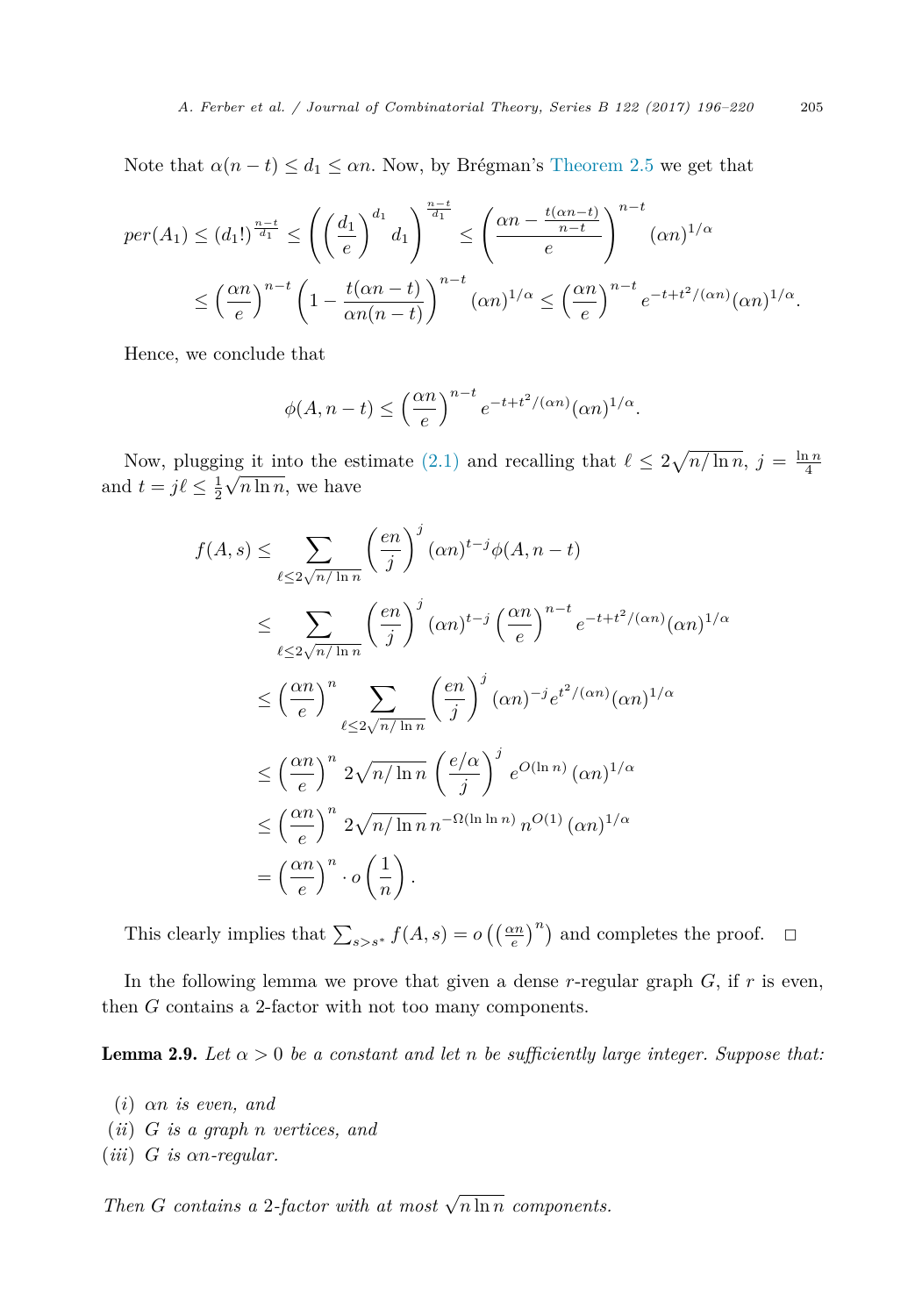<span id="page-10-0"></span>**Proof.** Since  $\alpha n$  is even,  $G$  has an Eulerian orientation  $\overrightarrow{E}$  (if  $G$  is not connected, then find such an orientation for every connected component). Assume that  $V(G) = [n]$  and let *A* be an  $n \times n$  matrix of 0 and 1s such that  $A_{ij} = 1$  if and only if  $(i, j) \in \mathbb{Z}$ . Note that *A* is an  $(\alpha n/2)$ -regular  $n \times n$  matrix, and therefore, by [Lemma 2.7](#page-7-0) we conclude that there exists a permutation  $\sigma \in S_n$  such that  $A \geq A(\sigma)$  and with at most  $\sqrt{n \ln n}$  cycles in its cyclic form. Since every such permutation defines a  $(\leq 2)$ -factor of *G*, and since each cycle is built by out-edges of the orientation  $\overrightarrow{E}$ , we conclude that the shortest possible such cycle is of length at least 3.  $\Box$ 

#### *2.5. Rotations*

The most useful tool in turning a path *P* into a Hamilton cycle is the Pósa rotation– extension technique (see  $[30]$ ). Motivated by this technique, in this section we establish tools for turning a path into a Hamilton cycle under certain assumptions suitable for proving our main results.

First we need the following notation. Given a path  $P = v_0v_1 \ldots v_k$  in a graph G and a vertex  $v_i \in V(P)$ , define  $v_i^+ = v_{i+1}$  and  $v_i^- = v_{i-1}$  ( $v_0^- = v_k$  and  $v_k^+ = v_0$ ). For a subset *I* ⊆ *V*(*P*), we define  $I^+ = \{v^+ : v \in I\}$  and  $I^- = \{v^- : v \in I\}$ .

Now, given a dense graph and a path in it, the following lemma enables us to obtain a longer path with only few rotations.

**Lemma 2.10.** Let G be a graph on n vertices and with  $\delta(G) \ge n/2$ . Let  $P_0$  be a path in G. Then there exist two vertices  $a, b \in P_0$  and a path  $P^*$  in G connecting a to b so that:

- $(i)$   $V(P^*) = V(P_0)$ .
- $(iii)$   $|E(P_0)\Delta E(P^*)| < 4$ .
- $(iii)$   $ab \in E(G)$  *and the cycle obtained by adding this edge to*  $P^*$  *<i>is a Hamilton cycle, or G* contains an edge between  $\{a, b\}$  and  $V(G) \setminus V(P^*)$ .

**Proof.** Let  $P_0 = v_0 \ldots v_k$  be a path in *G*. If there exists an edge  $v_0v \in E(G)$  or  $v_kv \in E(G)$ *E*(*G*) for some  $v \notin V(P_0)$ , then by setting  $P_0 = P^*$ ,  $a = v_0$  and  $b = v_k$  we are done. Assume then that there is no such edge. In particular, it means that  $N(v_0) \cup N(v_k) \subseteq$ *V*(*P*<sub>0</sub>). First, we claim that there must be a vertex  $v \in N(v_0)$ <sup>−</sup> such that  $vv_k \in E(G)$ . Otherwise, we have that  $N(v_k) \subseteq (V(P_0) \setminus \{v_k\}) \setminus N(v_0)^-$ . Since  $\delta(G) \geq n/2$  and since  $|V(P_0) \setminus \{v_k\}|$  ≤ *n*−1 we conclude that  $|V(P_0) \setminus \{v_k\}\rangle \setminus N(v_0)$ <sup>-</sup> $|$  < *n*/2 which is clearly a contradiction.

Let  $v_i \in N(v_0)^-$  be such vertex with  $v_i v_k \in E(G)$ . Notice that  $C = v_0 v_1 \dots v_i v_k v_{k-1}$  $\ldots$   $v_{i+1}v_0$  is a cycle on the vertex set  $V(P_0)$ , obtained be deleting one edge from *P* and adding two new edges. If *C* is a Hamilton cycle then we are done. Otherwise, since *G* is a connected graph (this follows easily from  $\delta(G) \geq n/2$ ), there exist two vertices  $v \in V(C)$ and  $u \in V(G) \setminus V(C)$  such that  $vu \in E(G)$ . By deleting an edge *vw* from *C* and by denoting  $a = v$  and  $b = w$  we get the desired path.  $\Box$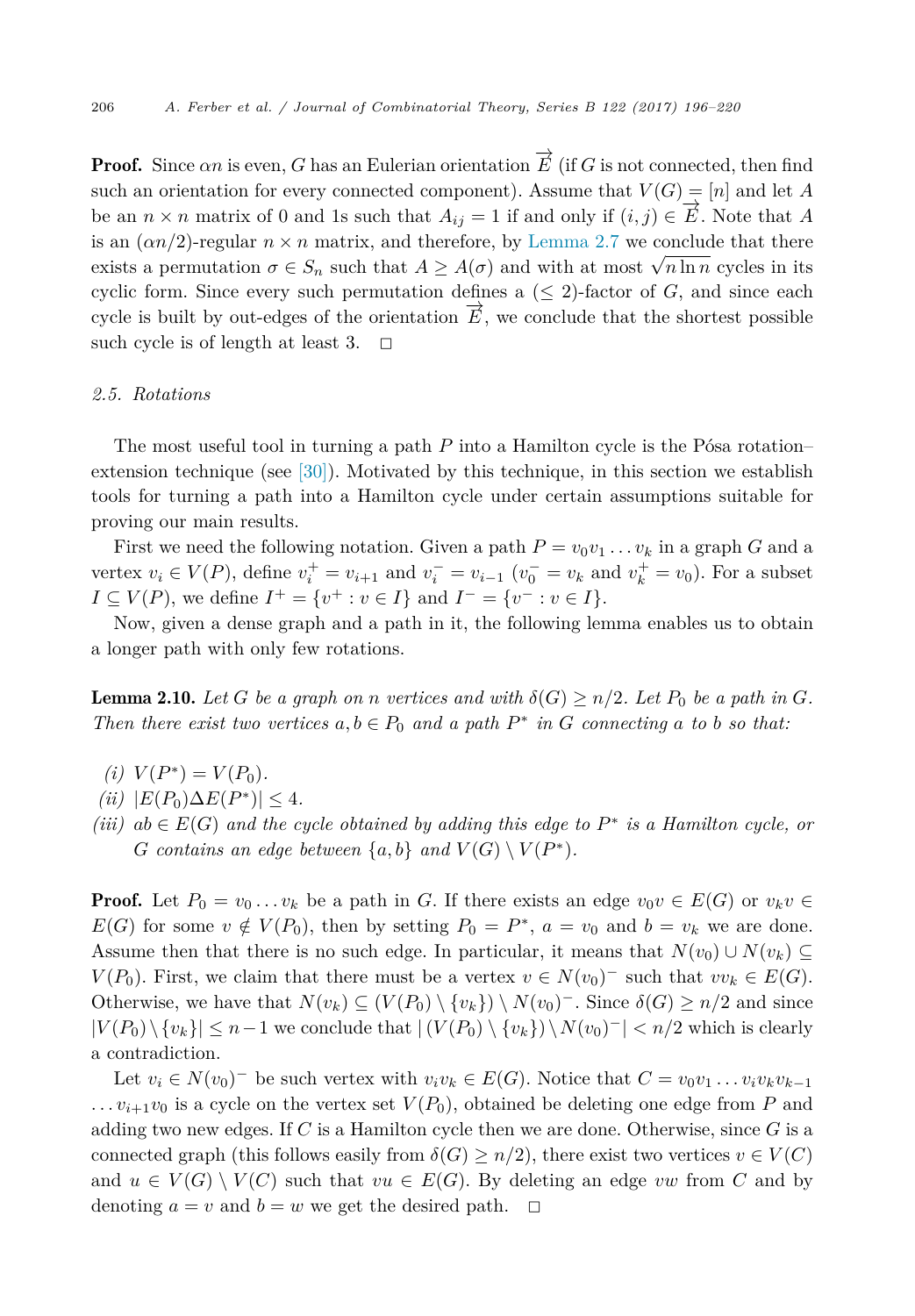<span id="page-11-0"></span>In the following lemma we prove that every dense graph *G* contains a subgraph *H* with some nice pseudorandom properties for which  $reg_{even}(G)$  and  $reg_{even}(G - H)$  are relatively close to each other. We will use this subgraph *H* to form edge disjoint Hamilton cycles from a set of edge disjoint 2-factors. This is crucial for the proof of [Theorem 1.3.](#page-2-0) Before stating the lemma we introduce the following notation which will be used in its proof and in later sections. An *r*-factor of an oriented graph is a spanning subgraph with all in- and out-degrees equal to *r*.

**Lemma 2.11.** *For every*  $0 < \varepsilon < 1/4$  *and*  $0 < \alpha < \varepsilon^2$ , *there exist*  $\beta > 0$  *and*  $n_0 := n_0(\varepsilon, \alpha)$ *such that for every*  $n > n_0$  *the following holds. Suppose that:* 

(*i*) *G is a graph on n vertices, and*

 $(iii)$   $\delta(G) \geq (1/2 + \varepsilon)n$ .

*Then G contains a subgraph*  $H \subset G$  *with the following* properties:

- $(P1)$   $G' = G E(H)$  *is*  $r$ -regular and  $r$  *is* an even *integer* which satisfies  $r \geq (1 \frac{1}{r})$  $\varepsilon/2$ )reg<sub>even</sub> $(G)$ ;
- (*P*2) *δ*(*H*) ≥ *εn/*8*;*
- $(P3)$  *for every subset*  $S \subset V(G), |S| = \alpha n$  *and for every subset*  $E' \subset E(H)$  *of size*  $|E'| \leq \beta n^2$ , we have  $|N_{H-E'}(S) \setminus S| \geq (1/2 + \varepsilon/4)n$ ;
- $(P4)$   $H E'$  *is a* connected graph for every  $E' \subset E(H)$  such that  $\delta(H E') \geq \alpha n$  and  $|E'| \leq \beta n^2$ .

**Proof of Lemma 2.11.** Let *R* be a reg<sub>even</sub>(*G*)-factor of *G* and observe by [Theorem 2.2](#page-5-0) that reg<sub>even</sub> $(G) \geq n/4$ . Since reg<sub>even</sub> $(G)$  is even, we can find an Eulerian orientation  $\overrightarrow{E}$  and obtain a reg<sub>even</sub> $(G)/2$ -regular oriented graph  $\overrightarrow{R} = (V(G), \overrightarrow{E})$ . Now, choose a collection F of  $t := \varepsilon n/16 \leq \varepsilon \cdot \text{reg}_{even}(G)/4$  edge-disjoint random 1-factors from  $\vec{R}$ as follows. Let  $\vec{R}_0 := \vec{R}$ , and for  $i := 1, \ldots, t$  do: let  $F_i$  be a 1-factor of  $\vec{R}_{i-1}$  chosen uniformly at random among all such 1-factors, and let  $\overrightarrow{R}_i := \overrightarrow{R}_{i-1} - F_i$  (the existence of such factors follows immediately from the fact that  $\vec{R}_{i-1}$  is regular and Hall's Marriage Theorem). Delete the orientations of edges in every  $F \in \mathcal{F}$  and let *H* be the graph spanned by all of these edges (that is,  $\bigcup_{F \in \mathcal{F}} E(F)$ ) and the edges of  $G - R$ . We prove that with high probability, *H* satisfies all the properties stated in the theorem.

Properties (*P*1) and (*P*2) follow immediately from the definition of *H* and from [The](#page-5-0)[orem 2.2.](#page-5-0)

For proving (*P*3), it is enough to prove that for every two disjoint subsets  $S, T \subseteq V(G)$ of size  $|S| = \alpha n$  and  $|T| \geq \frac{(1-\varepsilon)n}{2}$ , we have  $|E_H(S,T)| \geq \beta n^2$ . Property (P3) thus follows immediately using the fact that  $|S| = \alpha n \leq \varepsilon^2 n \leq \varepsilon n/4$ . Indeed, given a subset  $S \subset V(G)$  for which  $|S| = \alpha n$ , the number of edges (in *H*) between *S* to every subset of size  $(1/2 - \varepsilon/2)n$  is  $\Theta(n^2)$ . Therefore, for some small constant  $\beta > 0$ , by removing at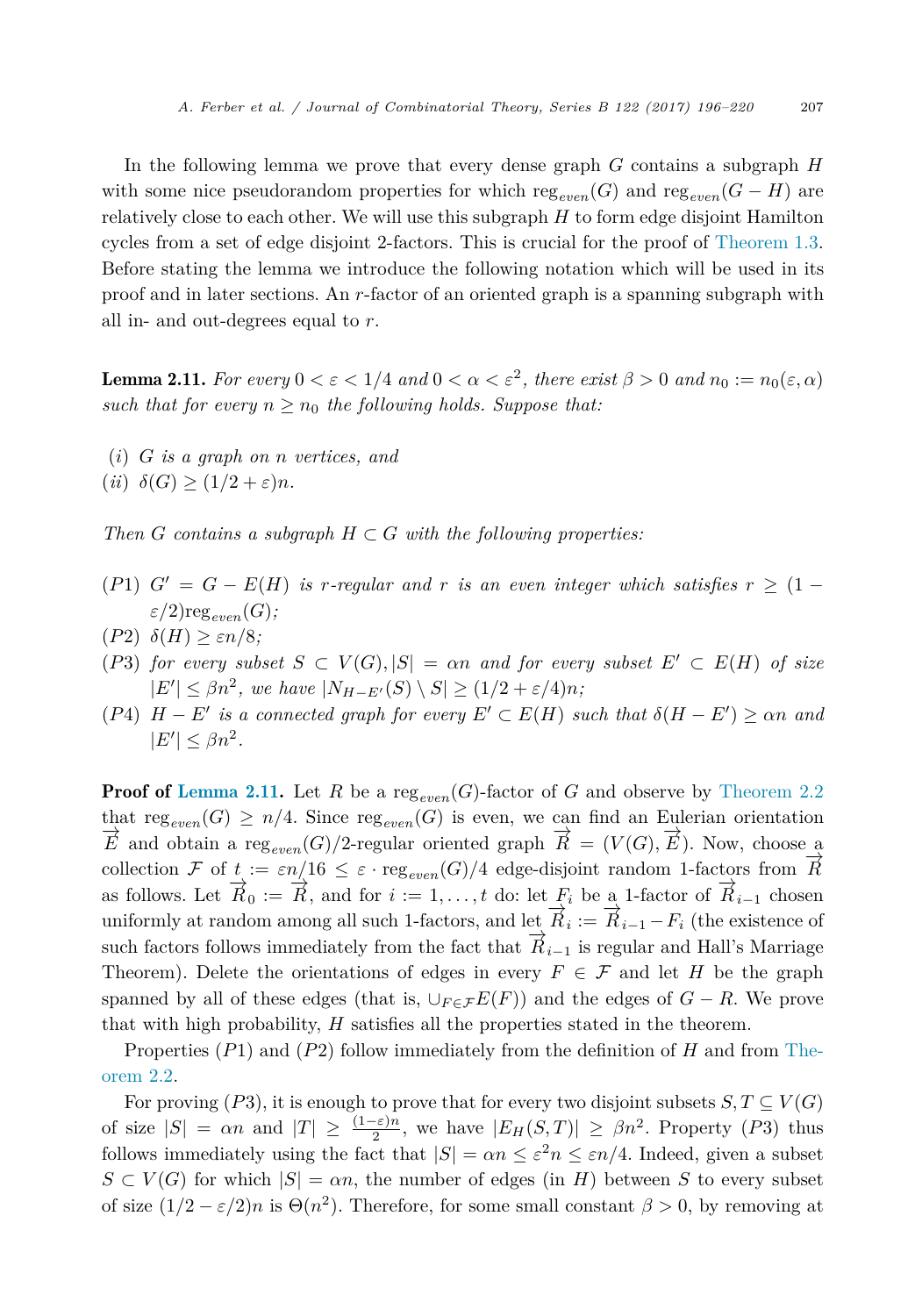most  $\beta n^2$  edges one cannot delete all the edges between two such sets. It follows that  $|N_{H-E'}(S) \setminus S| \ge (1/2 + \varepsilon/2 - \alpha)n \ge (1/2 + \varepsilon/4)n$  as required.

To this end, let  $S, T \subseteq V(G)$  be two disjoint subsets for which  $|S| = \alpha n$  and  $|T| = \frac{(1-\varepsilon)n}{2}$ . Since  $\delta(G) \ge (1/2+\varepsilon)n$ , it follows that  $d(v,T) \ge \varepsilon n/2$  for every  $v \in S$ . Therefore,  $|E_G(S,T)| \geq |S|\varepsilon n/2 = \frac{\varepsilon \cdot \alpha}{2} n^2$ . Now, let  $\beta$  be a fixed constant smaller than  $\frac{\varepsilon \cdot \alpha}{4}$  (to be determined later), and note that if  $|E_{G-R}(S,T)| \geq \frac{\varepsilon \cdot \alpha}{4} n^2$ , then we are done. Otherwise, we have  $|E_R(S,T)| \geq \frac{\varepsilon \cdot \alpha}{4} n^2$ . We wish to bound from above the probability that for two such subsets *S* and *T*, the 2-factors in *H* use at most  $\beta n^2$  edges from  $E_R(S,T)$ . For this end, consider  $\vec{R}$  again and let *A* be an  $n \times n$ , 0/1 matrix for which  $(A)_{ij} = 1$  if and only *if*  $ij \in \overrightarrow{E}$ . Since *A* is reg<sub>even</sub> *G*)/2-regular, by [Theorem 2.6](#page-6-0) we conclude that

$$
per(A) \ge \left(\frac{\text{reg}_{even}(G)}{2e}\right)^n.
$$

Now, note that if  $A'$  is a matrix which is obtained from  $A$  by deleting  $cn^2/2$  many 1's (where  $c > 0$  is some positive constant), then by [Theorem 2.5](#page-6-0) we have

$$
per(A') \le (1 + o(1))^n \left(\frac{\text{reg}_{even}(G) - cn}{2e}\right)^n.
$$

Now, picking a 1-factor *F* of  $\vec{R}$  at random, the probability that for some fixed subset  $E_0 \subseteq E_R(S,T)$  of size at most  $\beta n^2$  the 1-factor *F* does not use any edges from  $E_R(S,T)$ *E*<sub>0</sub> is bounded from above by  $\frac{per(A')}{per(A)}$ , where  $c = 2\varepsilon \alpha/4 - 2\beta$  (recall that  $|E_R(S,T)| \ge$  $\varepsilon \alpha n^2/4$ ). Note that when we remove a 1-factor from  $\vec{R}$ , the new graph remains regular (the in- and out-degrees decrease by exactly 1). Therefore, while choosing the  $(i + 1)$ st factor  $F_{i+1}$ , using the fact that  $R_i$  is (reg<sub>even</sub> $(G)/2 - i$ )-regular and the estimation on  $per(A')$  and  $per(A)$  mentioned above, we obtain that the probability for not touching edges in  $E_R(S,T) \setminus E_0$  is upper bounded by

$$
(1+o(1))^n \left( \frac{\text{reg}_{even}(G) - cn - 2i}{\text{reg}_{even}(G) - 2i} \right)^n.
$$

All in all, we conclude that for some  $0 \leq \delta < 1$ , the probability for the existence of such a set  $E_0 \subseteq E_R(S,T)$  of size  $\beta n^2$  for which none of the 1-factors in F uses edges from  $E_R(S,T) \setminus E_0$  is at most

$$
(1+o(1))^{nt} \binom{n^2}{\beta n^2} \cdot \prod_{i=1}^t \left( \frac{\text{reg}_{even}(G)-cn-2i}{\text{reg}_{even}(G)-2i} \right)^n \le (1+o(1))^{nt} \left( \frac{e}{\beta} \right)^{\beta n^2} \delta^{nt} = \delta^{\Theta(n^2)}.
$$

Indeed, recall that  $t = \varepsilon n/16$  and that by [Theorem 2.2](#page-5-0) we have (say) reg<sub>even</sub>(*G*)  $\geq n/5$ , and therefore, if we require that  $\beta < \frac{\varepsilon \alpha}{8}$ , then for example  $\delta = 1 - \frac{5\varepsilon \alpha}{4}$  is such that reg*even*(*G*)−*cn*−2*i* reg*even*(*G*)−2*<sup>i</sup>* <sup>≤</sup> *<sup>δ</sup>* holds for every *<sup>i</sup>* <sup>≤</sup> *<sup>t</sup>*. All in all, for <sup>a</sup> small enough *<sup>β</sup>* we have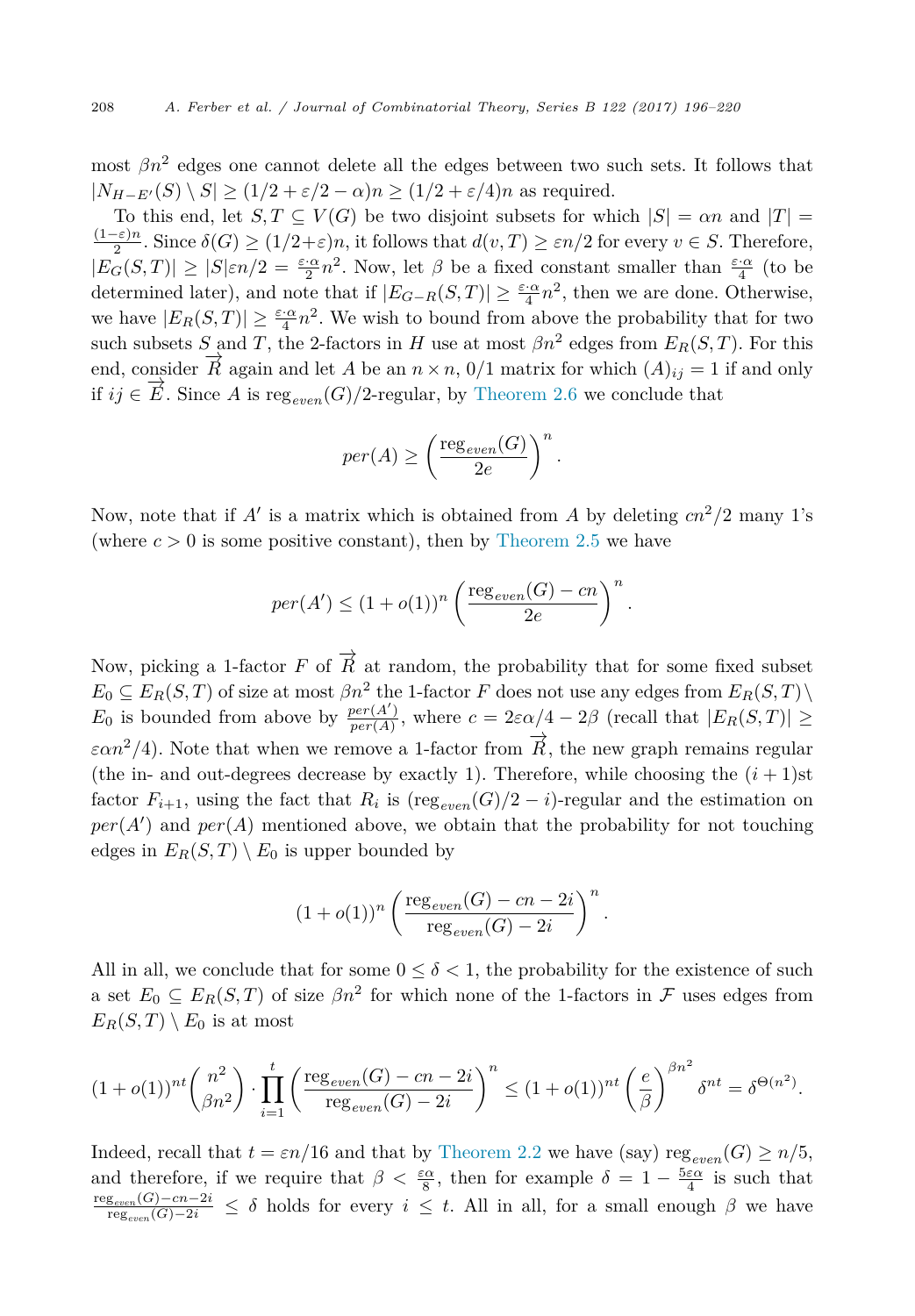<span id="page-13-0"></span> $\left(\frac{e}{\beta}\right)^{\beta} \delta^{\epsilon/16} = \delta^{\Theta(1)}$  and the last equality holds. Now, by applying the union bound we get that the probability for having two such sets is at most  $4^n \cdot \delta^{\Theta(n^2)} = o(1)$ .

For (*P*4), note that from the minimum degree condition we have that every component of  $H - E'$  has size at least  $\alpha n$ . Now, by (P3) we have that every connected component is in fact of size more than  $n/2$  even after deleting at most  $\beta n^2$  many edges. This completes the proof.  $\square$ 

In the next lemma, using some ideas from [\[32\],](#page-24-0) we prove that in a graph with good expansion properties, every non-Hamilton path can be extended by changing only a few edges.

**Lemma 2.12.** For every  $0 < \varepsilon < 1/200$  and a sufficiently large integer *n* the following *holds. Suppose that:*

- *(1) H is a graph on n vertices, and*
- *(2)*  $δ(H) ≥ εn/8$ *, and*
- (3)  $|N_H(S) \setminus S| > (1/2 + \varepsilon/4)n$  *for every subset*  $S \subset V(H)$  *of size*  $|S| = \varepsilon^3 n$ *.*

Then for every path P with  $V(P) \subseteq V(H)$  (P does not necessarily need to be a subgraph of H), there exist a pair of vertices a, b and a path  $P^*$  in  $H \cup P$  connecting these vertices *so that:*

- $(i)$   $V(P^*) = V(P)$ *, and*
- $(iii)$   $|E(P)\Delta E(P^*)| \leq 8$ *, and*
- $(iii)$   $ab \in E(H)$  *and the cycle obtained by adding this edge is a Hamilton cycle, or*  $H \cup P$ *contains an edge between*  $\{a, b\}$  *and*  $V(H) \setminus V(P^*)$ *.*

**Proof.** Let  $P = v_0 v_1 \ldots v_k$  be a path. We distinguish between three cases:

**Case I:** There exists  $v \in V(H) \setminus V(P)$  for which  $v_0v \in E(H)$  or  $v_kv \in E(H)$ . In this case, by denoting  $P^* = P$ ,  $a = v_0$  and  $b = v_k$ , we are done.

**Case II:**  $v_0v_k \in E(H)$ . Let C be the cycle obtained by adding the edge  $v_0v_k$  to P. If *C* is a Hamilton cycle then we are done. Otherwise, since *H* is connected (immediate from properties (2) and (3)), we can find  $v \in V(C)$  and  $u \in V(H) \setminus V(C)$  for which  $vu \in E(H)$ . Now, let  $P^*$  be the path obtained from *C* by deleting the edge  $vv^+$ ,  $a = v$ ,  $b = v^+$  and we are done.

**Case III:**  $N_H(v_0) \cup N_H(v_k) \subseteq V(P)$  and  $v_0v_k \notin E(H)$ . Let  $t = \lceil 10/\varepsilon \rceil$  and let  $I_1, \ldots, I_t$ be a partition of *P* into *t* intervals of length at most  $|P|/t \leq \varepsilon n/10$  each. Note that, since  $t = \left[10/\varepsilon\right]$  and since  $\varepsilon < 1/200$ , we can find  $I_i$  for which  $|N_H(v_0) \cap I_i| \geq (\varepsilon n/8)/t \geq$  $\varepsilon^2 n/81$ . Similarly there exists an interval  $I_i$  which contains at least  $\varepsilon^2 n/81$  neighbors of  $v_k$ . If  $i \neq j$  then set  $I = I_i$  and  $J = I_j$ . Otherwise, divide  $I_i$  into two intervals such that each of them contains at least  $\varepsilon^2 n/162$  neighbors of  $v_0$ . Clearly one of them contains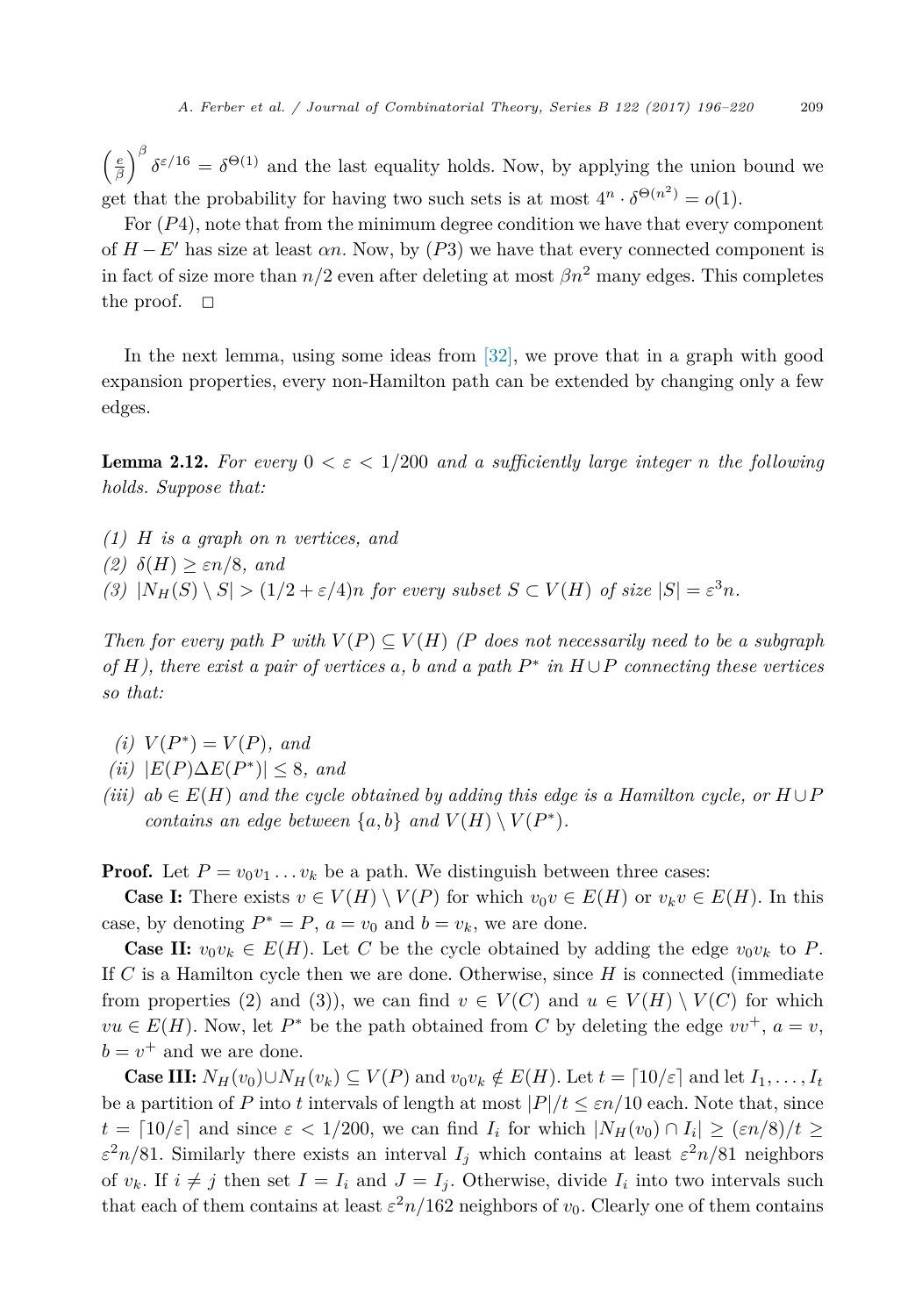at least  $\varepsilon^2 n/162$  neighbors of  $v_k$ . Hence, we obtain two disjoint intervals *I* and *J* of *P* such that  $|I|, |J| \leq \varepsilon n/10$  and for which  $|N_H(v_0) \cap I|, |N_H(v_k) \cap J| \geq \varepsilon^2 n/160 \geq \varepsilon^3 n$ .

Now, assume that the interval *I* is to the left of the interval *J* according to the orientation of *P* (the case where *I* is to the right of *J* is similar). Let  $i_1 = \min\{i : v_i \in I\}$ and define  $L := \{v_0, \ldots, v_{i-1}\}\$  to be the set of all vertices of P which are to the left of *I*. For  $i_2 = \max\{i : v_i \in I\}$  and  $i_3 = \min\{i : v_i \in J\}$ , set  $M := \{v_{i_2+1}, \ldots, v_{i_3-1}\}$  to be the set of all vertices between *I* and *J*. Similarly, set  $R := \{v_{i_4+1}, \ldots, v_k\}$  to be the set of all vertices which are to the right of *J* in *P* (where  $i_4 = \max\{i : v_i \in J\}$ ). We prove that by a sequence of at most four additions and at most three deletions of edges we can turn  $P$  into a cycle  $C$  on  $V(P)$ , and then the result follows exactly as described in Case II (deleting at most one more edge). Let  $I_0 \subseteq N_H(v_0) \cap I$  and  $J_0 \subseteq N_H(v_k) \cap J$ be two subsets of size exactly  $\varepsilon^3 n$ . Let

$$
N := (N_H(I_0^-)^+ \cap L) \cup (N_H(I_0^-)^- \cap M) \cup (N_H(I_0^-)^+ \cap R).
$$

Then, by Property (3) we have  $|N| \ge (1/2 + \varepsilon/4)n - |I| - |J| > n/2$  and also  $|N_H(J_0^+)| >$ *n/*2. Therefore we conclude that  $N \cap N_H(J_0^+) \neq \emptyset$  and need to consider only the following three scenarios:

 $(a)$   $(N_H(I_0^-)^+ \cap L) \cap N_H(J_0^+) \neq \emptyset$ . Let  $v^+ \in (N_H(I_0^-)^+ \cap L)$  and  $u^+ \in J_0^+$  be such that  $v^+u^+ \in E(H)$ , and let  $w \in I_0$  be such that  $w^-v \in E(H)$ . Then we have the following cycle

$$
C = v^+ \dots w^- v \dots v_0 w \dots u v_k \dots u^+ v^+.
$$

(*b*)  $(N_H(I_0^-)^- \cap M) \cap N_H(J_0^+) \neq \emptyset$ . Let  $v^- \in (N_H(I_0^-))^-\cap M$  and  $u^+ \in J_0^+$  be such that  $v^-u^+ \in E(H)$ , and let  $w \in I_0$  be such that  $w^-v \in E(G)$ . In this case the cycle is

$$
C = v \dots uv_k \dots u^+ v^- \dots w v_0 \dots w^- v.
$$

 $P(A)$   $(N_H(I_0^-)^+ ∩ R) ∩ N_H(J_0^+) \neq \emptyset$ . Let  $v^+ ∈ (N_H(I_0^-)^+ ∩ R)$  and  $u^+ ∈ J_0^+$  be such that  $v^+u^+ \in E(H)$ , and let  $w \in I_0$  be such that  $w^-v \in E(H)$ . We obtain the following cycle

$$
C = v_0 \dots w^- v \dots u^+ v^+ \dots v_k u \dots w v_0.
$$

This completes the proof.  $\square$ 

#### *2.6. Oriented graphs*

In this subsection we establish tools needed in the proof of [Theorem 1.7](#page-4-0) which deals with counting the number of Hamilton cycles in oriented graphs. We start with the following notion of a *robust* expander due to Kühn, Osthus and Treglown [\[25\]:](#page-24-0)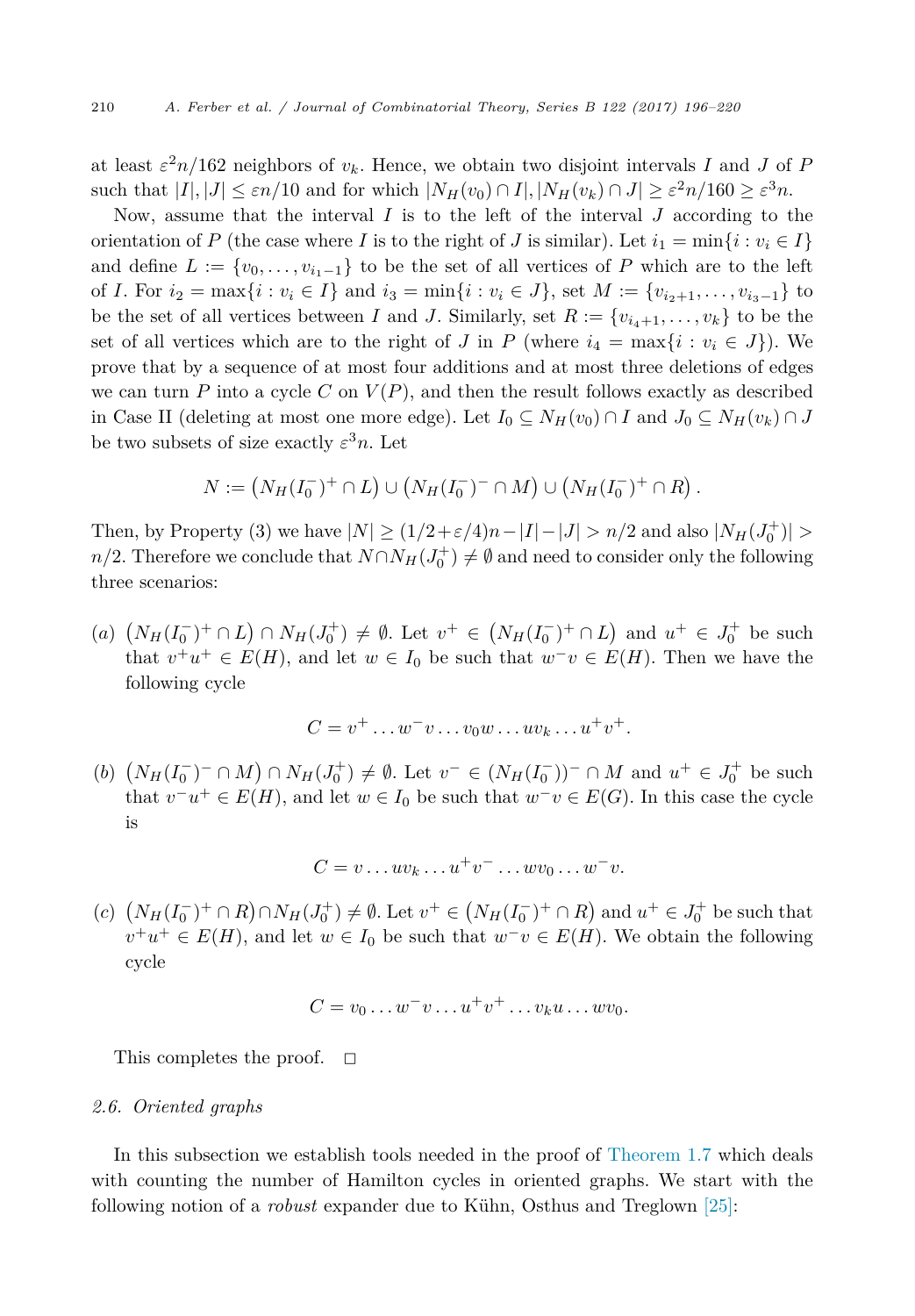<span id="page-15-0"></span>**Definition 2.13.** Let *G* be an oriented graph of order *n* and let  $S \subseteq V(G)$ . The *v*-*robust outneighborhood*  $RN_{\nu,G}^+(S)$  of *S* is the set of vertices with at least  $\nu n$  inneighbors in *S*. The graph *G* is called a *robust*  $(\nu, \tau)$ -*outexpander* if  $|RN_{\nu,G}^+(S)| \geq |S| + \nu n$  for every  $S \subseteq V(G)$  with  $\tau n \leq |S| \leq (1 - \tau)n$ .

The following fact is an immediate consequence of the definition of a robust  $(\nu, \tau)$ -outexpander.

**Fact 2.14.** For every  $\nu, \nu' > 0$  such that  $\nu' < \nu$ , and for every sufficiently large integer *n the following holds. Suppose that:*

- *(i) G is an oriented graph on n vertices, and*
- *(ii) G is a robust*  $(\nu, \tau)$ *-outexpander.*

*Then every graph G*- *which is obtained from G by adding a new vertex (does not matter how) is a robust*  $(\nu', \tau)$ *-outexpander.* 

The following theorem shows that given a robust outexpander *G* which is almost regular, *G* contains an *r*-factor with almost the same degree as the degrees of *G*. Before stating the theorem we remark that the constants in the hierarchies used to state our results are chosen from the largest to the smallest. More precisely, whenever we write something like  $0 < 1/n \ll \nu \ll \tau \ll \alpha < 1$  (where n is the order of the graph or digraph), then this means that there are non-decreasing functions  $f : (0,1] \rightarrow (0,1]$ ,  $g:(0,1] \rightarrow (0,1]$  and  $h:(0,1] \rightarrow (0,1]$  such that the result holds for all  $0 < \nu, \tau, \alpha < 1$ and all positive integers *n* with  $\tau \leq f(\alpha)$ ,  $\nu \leq g(\tau)$  and  $1/n \leq h(\nu)$ . We will not calculate these functions explicitly.

**Theorem 2.15.** *For every*  $\alpha > 0$  *there exists*  $\tau > 0$  *such that for all*  $\nu \leq \tau$  *and*  $\eta > 0$ there exist  $n_0 := n_0(\alpha, \nu, \tau, \eta)$  and  $\gamma := \gamma(\alpha, \nu, \tau, \eta) > 0$  such that the following holds. *Suppose that G is an oriented graph with*  $|V(G)| = n \ge n_0$  *satisfying:* 

*(i)*  $d^{\pm}(v) \in (\alpha \pm \gamma)n$  *for every*  $v \in V(G)$ *, and (ii) G is a robust*  $(\nu, \tau)$ *-outexpander.* 

*Then G contains an*  $(\alpha - \eta)n$ *-factor.* 

In order to prove Theorem 2.15 we need the following lemma from [\[23\].](#page-24-0)

**Lemma 2.16** *(Lemma 5.2 in [\[23\]\)](#page-24-0). Suppose that*  $0 < 1/n \ll \epsilon \ll \nu \leq \tau \ll \alpha < 1$  *and that*  $1/n \ll \xi \leq \nu^2/3$ . Let G be a digraph on n vertices with  $\delta^{\pm}(G) \geq \alpha n$  which is a robust  $(\nu, \tau)$ -outexpander. For every vertex x of G, let  $n_x^+, n_x^- \in \mathbb{N}$  be such that  $(1 - \varepsilon)\xi n \leq$  $n_x^+, n_x^- \leq (1+\varepsilon)\xi n$  and such that  $\sum_{x \in V(G)} n_x^+ = \sum_{x \in V(G)} n_x^-$ . Then G contains a spanning subdigraph G' such that  $d_{G'}^+(x) = n_x^+$  and  $d_{G'}^-(x) = n_x^-$  for every  $x \in V(G)$ .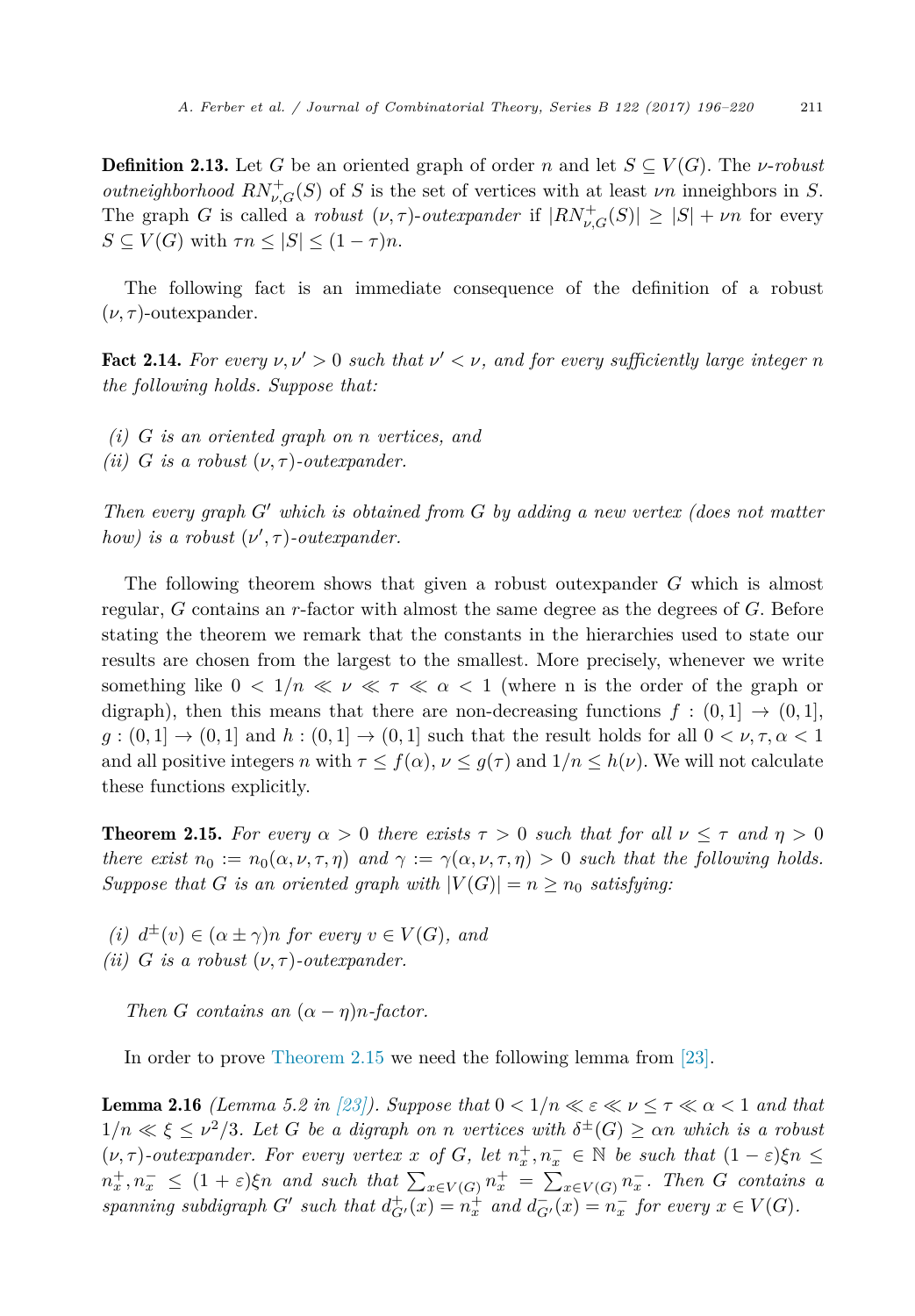<span id="page-16-0"></span>**Proof of [Theorem 2.15.](#page-15-0)** The proof is quite similar to the first paragraph of the proof of Corollary 1.2 in [\[29\].](#page-24-0) For the convenience of the reader we will add it here.

Since in a digraph *G*, whenever *G* contains an *r*-factor it also contains an  $(r-1)$ -factor, it is enough to prove the statement for some  $\eta > 0$ . Next, since we are going to use [Lemma 2.16,](#page-15-0) it will be convenient to introduce the following parameters. In order to call [Lemma 2.16](#page-15-0) with the corresponding parameters we require that  $0 < \varepsilon \ll \nu \leq \tau \ll$  $\alpha$  < 1 and  $\xi \leq \nu^2/3$ . By definition, this means that there exist non-decreasing functions  $f, g : (0,1] \rightarrow (0,1]$  such that the conclusion of [Lemma 2.16](#page-15-0) holds for all constant  $0 < \varepsilon, \nu, \tau, \alpha < 1$  for which  $\tau \leq f(\alpha), \nu \leq \tau, \varepsilon \leq g(\nu)$ .

Now, given  $\alpha$  we choose  $\tau$  so that  $\tau \leq f(\alpha/2)$ . Next, choose  $\eta > 0$  so that  $\eta \leq$  $\min(g(\nu), \sqrt{\alpha/2}, \nu^2/3)$ , set  $\gamma := \eta^2$ . Since *f* is non-decreasing, one obtains  $\tau \le f(\alpha - \gamma)$ and we therefore have  $\eta \ll \nu \leq \tau \ll \alpha - \gamma < 1$ . Next, for each  $x \in V(G)$  let

$$
n_x^+ := d_G^+(x) - (\alpha - \eta)n
$$
 and  $n_x^- := d_G^-(x) - (\alpha - \eta)n$ .

Note that  $(\eta - \eta^2)n \leq n_x^+, n_x^- \leq (\eta + \eta^2)n$  for every  $x \in V(G)$ .

Applying [Lemma 2.16](#page-15-0) to *G* with  $\xi = \varepsilon = \eta$  and  $\alpha - \gamma$  in place of  $\alpha$ , we obtain a subdigraph *G*<sup> $\prime$ </sup> for which  $d_{G'}^+(x) = n_x^+, d_{G'}^-(x) = n_x^-,$  and therefore the graph  $G'' = G - G'$ is an  $(\alpha - \eta)n$ -regular digraph on *n* vertices. This completes the proof.  $\Box$ 

The following technical lemma is one of the main ingredients in the proof of [Theo](#page-4-0)[rem 1.7.](#page-4-0) We use it to turn a directed path of length  $n - o(n)$  into a directed Hamilton cycle:

**Lemma 2.17.** For every  $\alpha > 3/8$  and a sufficiently large integer *n* the following holds. *Suppose that:*

*(i) G is an oriented graph on n vertices, and*  $(iii)$   $\delta^{\pm}(G) > \alpha n$ .

*Then for every two disjoint subsets*  $A, B \subseteq V(G)$  *with*  $|A| = |B| = \alpha n/2$ , *G contains a Hamilton path which starts inside A and ends inside B.*

Before proving Lemma 2.17 we need the following two results which are stated below. The first lemma, due to Kühn and Osthus [\[23\],](#page-24-0) asserts that a dense oriented graph is also a robustly expanding graph.

**Lemma 2.18** *(Lemma 13.1 in [\[23\]\)](#page-24-0).* Let  $0 < 1/n \ll \nu \ll \tau \leq \varepsilon/2 \leq 1$  and suppose that *G is* an oriented graph on *n* vertices with  $\delta^+(G) + \delta^-(G) + \delta(G) \geq 3n/2 + \varepsilon n$  (where  $\delta(G) := \min_{x \in V(G)} (d_G^+(x) + d_G^-(x)))$ . *Then G is a robust*  $(\nu, \tau)$ -*outexpander.* 

The following theorem states that if a graph *G* is a robust outexpander with a linear minimum degree, then *G* contains a Hamilton cycle.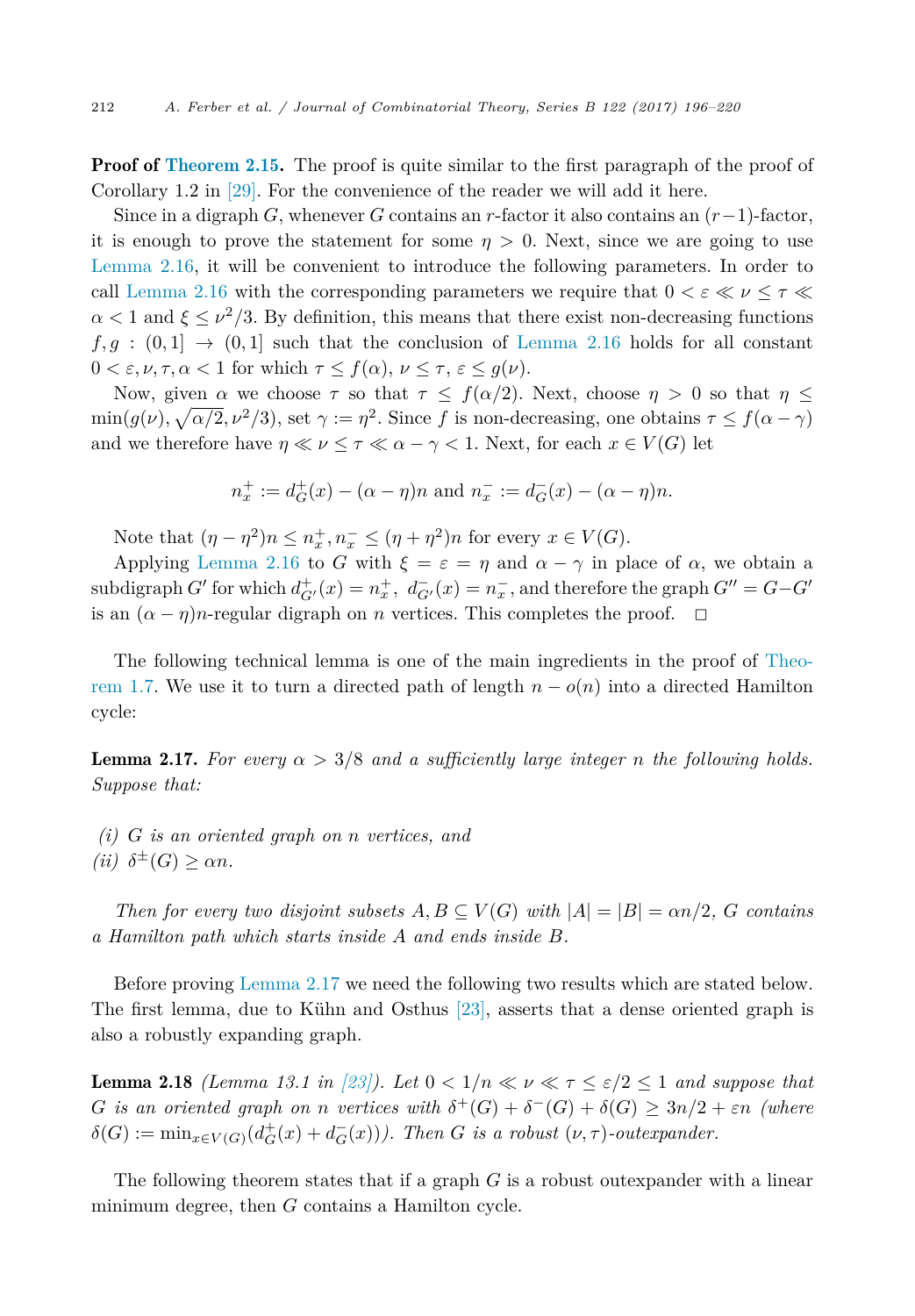<span id="page-17-0"></span>**Theorem 2.19** *(Theorem 16 in [\[25\]\)](#page-24-0). Let*  $1/n \ll \nu \leq \tau \ll \eta \leq 1$ *, and let G be a digraph on n vertices with*  $\delta^{\pm}(G) \ge \eta n$  *which is a robust* ( $\nu, \tau$ )*-outexpander.* Then *G contains a Hamilton cycle.*

Now we are ready to prove [Lemma 2.17.](#page-16-0)

**Proof of [Lemma 2.17.](#page-16-0)** Let  $\alpha > 3/8$  and let *G* be an oriented graph on *n* vertices with  $\delta^{\pm}(G) > \alpha n$ . Let  $A, B \subseteq V(G)$  be two disjoint subsets of size  $|A| = |B| = \alpha n/2$ . We wish to show that *G* contains a Hamilton path which starts inside *A* and ends inside *B*. First, notice that since  $\delta^-(G) + \delta^+(G) + \delta(G) \geq 3n/2 + \varepsilon n$  (for some small positive constant  $\varepsilon$ ), by [Lemma 2.18](#page-16-0) we get that for every choice of constants  $0 < 1/n \ll \nu \ll \tau \leq \varepsilon/2$ , *G* is a robust  $(\nu, \tau)$ -outexpander. Second, by adding a new vertex x to  $V(G)$  in such a way that  $N^+(x) = A$  and  $N^-(x) = B$ , by [Fact 2.14](#page-15-0) we obtain a new graph *G*<sup> $\prime$ </sup> which is a robust  $(\nu/2, \tau)$ -outexpander. Third, by applying Theorem 2.19 to *G*<sup> $\prime$ </sup> (applied with  $\eta = \alpha/2$ ), we conclude that  $G'$  is Hamiltonian. Last, let  $C$  be a Hamilton cycle in  $G'$ ; by deleting x we obtain the desired Hamilton path in  $G$ .  $\Box$ 

The following lemma enables us to pick a subgraph of an oriented graph which inherits some properties of the base graph.

**Lemma 2.20.** For every  $c > 0$ , for every  $0 < \varepsilon < c/2$ , and for every sufficiently large *integer n the following holds. Suppose that:*

*(i) G is* an oriented graph with  $|V(G)| = n$ , and *(ii)*  $d^{\pm}(v) = (c \pm \varepsilon)n$  *for every*  $v \in V(G)$ *.* 

*Then there exists a subset*  $V_0 \subseteq V(G)$  *of size*  $n^{2/3}$  *for which the following property holds:* 

 $|N_G^+(v) \cap V_0| \in (c \pm 2\varepsilon)|V_0|$  and  $|N_G^-(v) \cap V_0| \in (c \pm 2\varepsilon)|V_0|$  for every  $v \in V(G)$ . (\*)

**Proof.** Let  $V_0 \subseteq V(G)$  be a subset of size  $|V_0| = n^{2/3}$ , chosen uniformly at random among all such subsets. We prove that  $V_0$  w.h.p. satisfies Property  $(*)$ .

For this aim, let  $v \in V(G)$  be an arbitrary vertex. Since  $|N_G^+(v) \cap V_0| \sim$ *HG*( $n, n^{2/3}, d^+(v)$ ) and since  $d^+(v) \in (c \pm \varepsilon)n$ , by Chernoff's inequality [\(Lemma 2.1](#page-5-0) is also valid for the hypergeometric distribution, see [\[16\]\)](#page-23-0) we have that  $Pr(|N_G^+(v) \cap V_0| \ge$  $(c+2\varepsilon)|V_0|$   $\leq e^{-anp}$ , for  $p = n^{-1/3}$  and for some positive constant  $a = a(\varepsilon)$ . Applying the union bound we get that

$$
\Pr\left(\exists v \in V(G) \text{ such that } |N_G^+(v) \cap V_0| \ge (c+2\varepsilon)|V_0|\right) \le ne^{-anp} = ne^{-an^{2/3}} = o(1).
$$

In a similar way we prove it for  $|N_G^-(v) \cap V_0|$ . This completes the proof.  $\Box$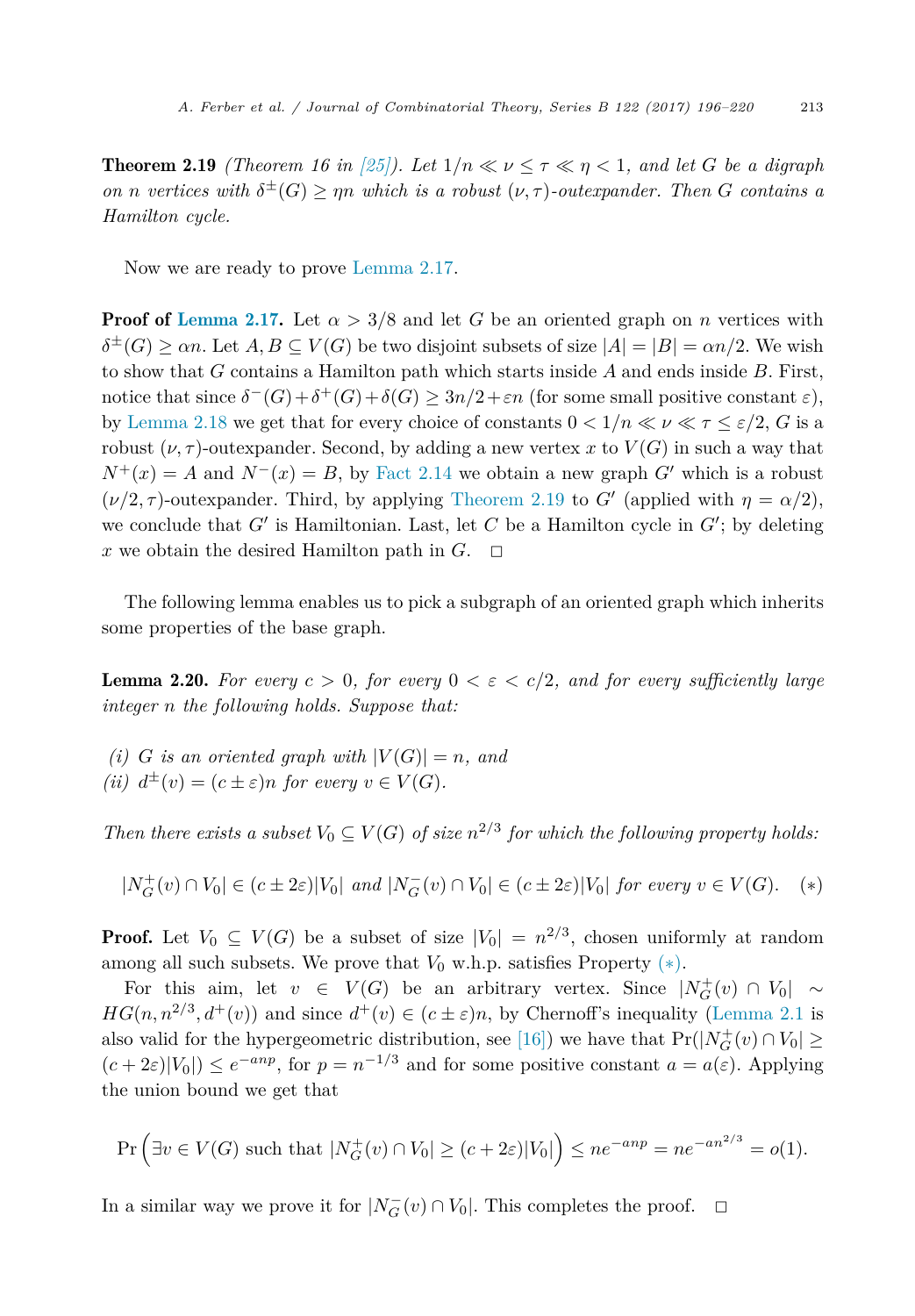<span id="page-18-0"></span>Last, we need the following simple fact:

Fact 2.21. Let *G* be an oriented graph with  $|V(G)| = n$  and  $\delta^{\pm}(G) \geq 3n/8$ . Then, the *directed diameter of G is at most* 4*.*

**Proof.** Let  $x, y \in V(G)$ . We wish to prove that there exists a path P of length at most 4 which is oriented from *x* to *y*. Let  $A \subseteq N_G^+(x)$  and  $B \subseteq N_G^-(y)$  two subsets of size  $|A| = |B| = 3n/8$ . If  $A \cap B \neq \emptyset$  then we are done. Otherwise, let  $a \in A$  be a vertex for which  $d^+(a, A) \leq |A|/2$  (there must be such a vertex since  $\sum_{z \in A} d^+(z, A) \leq {|A| \choose 2}$ ), and let *b* ∈ *B* be a vertex for which  $d^-(b, B) \leq |B|/2$ . The result will follow by proving that  $N_G^+(a) \cap B \neq \emptyset$ ,  $N_G^+(a) \cap N_G^-(b) \neq \emptyset$  or  $N_G^-(b) \cap A \neq \emptyset$ . Indeed, otherwise we get that  $|V(G)| = n \ge 2 + |A| + |B| + |A|/2 + |B|/2 \ge 3n/8 + 3n/8 + 3n/16 + 3n/16 > n$ , which is a contradiction.  $\square$ 

# 3. Counting Hamilton cycles in undirected graphs

In this section we prove [Proposition 1.4](#page-3-0) and [Corollaries 1.5 and](#page-3-0) 1.6.

**Proof of [Proposition 1.4.](#page-3-0)** Let  $H \subseteq G$  be a reg(*G*)-factor of *G*. By [Theorem 2.2](#page-5-0) we have that  $reg(G) = \Theta(n)$ . Therefore, we can apply [Corollary 2.8](#page-7-0) and conclude that  $\sum_{s\leq s^*} f(H,s) \geq \left(\frac{\text{reg}(G)}{e}\right)$  $\frac{f(G)}{e}$ <sup>n</sup> (1 − *o*(1))<sup>n</sup> (where *s*<sup>\*</sup> = √ $\sqrt{n \ln n}$  and *f*(*H, s*) counts the number of  $(< 2$ )-factors of *H* with exactly *s* cycles).

Now, working in *G*, given a ( $\leq$  2)-factor *F* with  $s \leq s^*$  cycles, by repeatedly applying [Lemma 2.10](#page-10-0) we can turn *F* into a Hamilton cycle of *G* by adding and removing at most  $O(s)$  edges in the following way: let *C* be a non-Hamilton cycle in *F*. If we can find vertex  $v \in V(C)$  and a vertex  $u \in V(G) \setminus V(C)$  for which  $vu \in E(G)$ , then by deleting the edge  $vv^+$  from C (and doing nothing in case C is a cycle of length two) we get a path *P* which can be extended by the edge *vu*. Connecting it to a cycle *C*- which contains *u* (*C*- can be just an edge) we obtain a longer path *P*- . Repeat this argument as long as we can. If there are no edges between the endpoints of the current path  $P'$  and the other cycles from  $F$ , then we can use [Lemma 2.10](#page-10-0) in order to turn  $P'$  either into a Hamilton cycle (and then we are done) or into a path  $P^*$  for which  $V(P^*) = V(P)$  and for which there exists an edge between one of its endpoints to  $V(G) \setminus V(P^*)$ . This can be done within 4 edge replacements and we then extend the path using such an edge. Note that in each such step we invest at most 4 edge replacements in order to decrease the number of cycles by 1, and unless the current cycle is a Hamilton cycle, we can always merge two cycles. Therefore, after *O*(*s*) edge-replacements we get a Hamilton cycle.

In order to complete the proof, note that given a Hamilton cycle *C* in *G*, by replacing at most *k* edges we can get at most  $\binom{n}{k} (2k)^{2k}$  2-factors in *H* (choose *k* edges of *C* to delete, obtain at most *k* paths which need to be turned into a 2-factor by connecting endpoints of paths; for each endpoint we have at most 2*k* choices of other endpoints to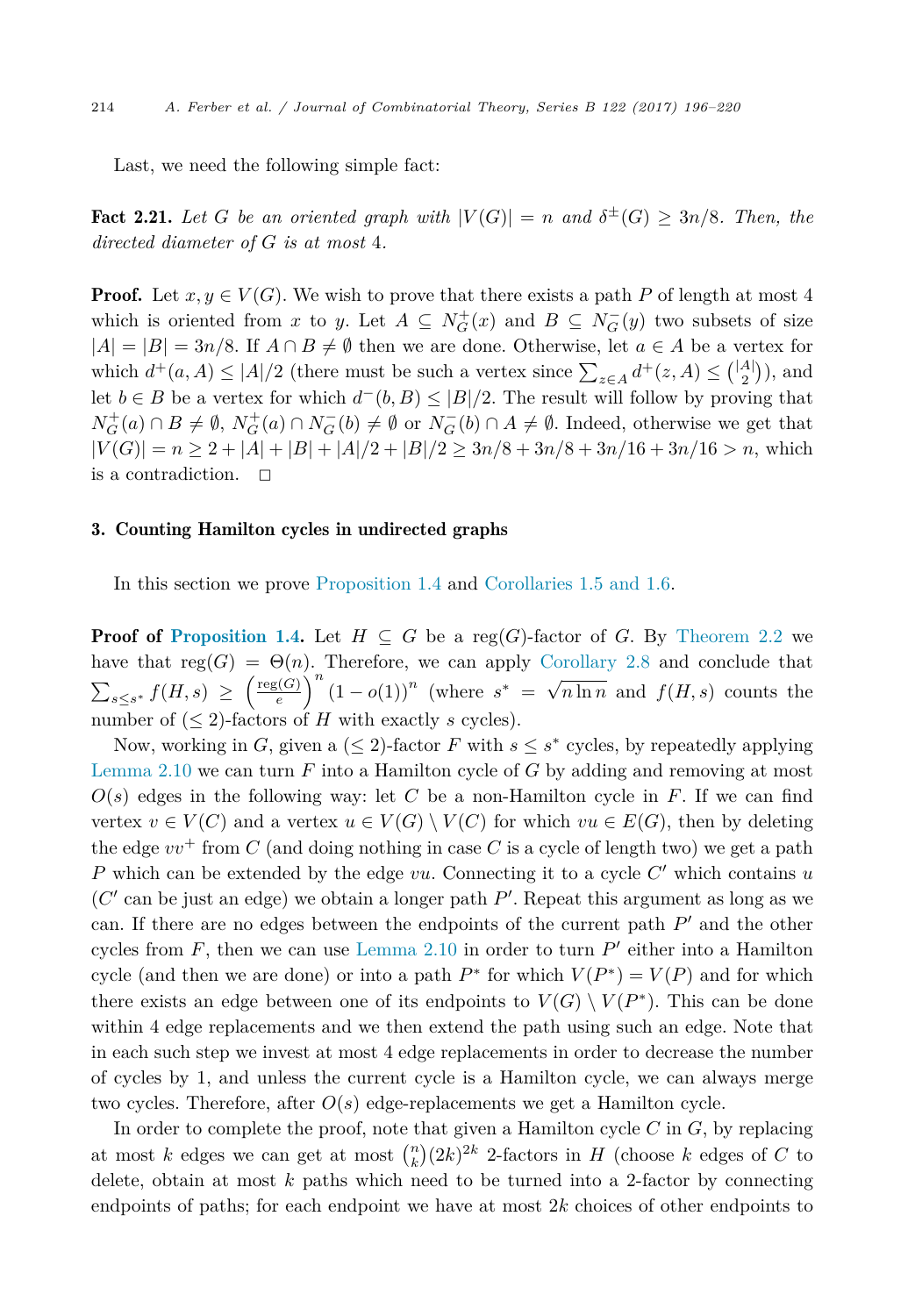connect it to). Therefore, for some positive constant *D* we have that  $\sum_{s\leq s^*} f(G, s) \leq$  $h(G) \cdot s^*(\binom{n}{Ds^*}(2Ds^*)^{2Ds^*} \leq h(G)n^{O(s^*)}$ . This implies that

$$
h(G) \ge (1 - o(1))^n \left(\frac{\text{reg}(G)}{e}\right)^n n^{-O(s^*)} = (1 - o(1))^n \left(\frac{\text{reg}(G)}{e}\right)^n,
$$

and completes the proof of [Proposition 1.4.](#page-3-0)  $\Box$ 

[Corollary 1.5](#page-3-0) follows easily from [Proposition 1.4.](#page-3-0)

**Proof of [Corollary 1.5.](#page-3-0)** Let A be the adjacency matrix of G. Then A is an  $n \times n$  matrix with all entries 0's and 1's which is *cn*-regular (the number of 1's in each row/column is exactly *cn*). Since *G* is *cn*-regular, it follows that reg(*G*) = *cn*. Therefore, since  $cn \ge n/2$ , by [Proposition 1.4](#page-3-0) we have

$$
h(G) \ge \left(\frac{cn}{e}\right)^n (1 - o(1))^n.
$$

For the upper bound, note that since the number of Hamilton cycles in *G*, *h*(*G*), is at most the number of  $(\leq 2)$ -factors in *G*, which is the permanent of *A*, using [Theorem 2.5](#page-6-0) we get that

$$
h(G) \leq per(A) \leq ((cn)!)^{1/c} = (1 + o(1))^n \left(\frac{cn}{e}\right)^n.
$$

This completes the proof.  $\Box$ 

The proof of [Corollary 1.6](#page-3-0) follows quite immediately from the previous proof and [Corollary 2.4.](#page-6-0)

**Proof of [Corollary 1.6.](#page-3-0)** Let  $c > 1/2$ , let  $0 < \varepsilon < 1/9$  be such that  $c - \varepsilon - \sqrt{\varepsilon} > 1/2$ , and let *G* be a graph satisfying the assumptions of the corollary. For the upper bound on  $h(G)$ , a similar calculation as in the proof of [Corollary 1.5](#page-3-0) will do the work. For the lower bound, note that by applying [Corollary 2.4](#page-6-0) to  $G$ , one can find a subgraph  $G' \subseteq G$ which is  $(c - \varepsilon')n$  regular, where  $\varepsilon' = \varepsilon + \sqrt{\varepsilon}$ . Applying now [Proposition 1.4](#page-3-0) to *G*<sup>-</sup> gives the lower bound.  $\square$ 

#### 4. Counting Hamilton cycles in oriented graphs

In this section we prove [Theorem 1.7.](#page-4-0)

**Proof of [Theorem 1.7.](#page-4-0)** Let  $c > 3/8$  and let  $\eta > 0$ . Let  $\varepsilon_0 > 0$  be a sufficiently small constant which satisfies  $4(c - \varepsilon_0)n' > 3n'/2 + \varepsilon_0 n$  for each  $n' \ge 0.9n$  (the existence of such  $\varepsilon_0$  follows from the fact that  $c > 3/8$  and that *n* is sufficiently large).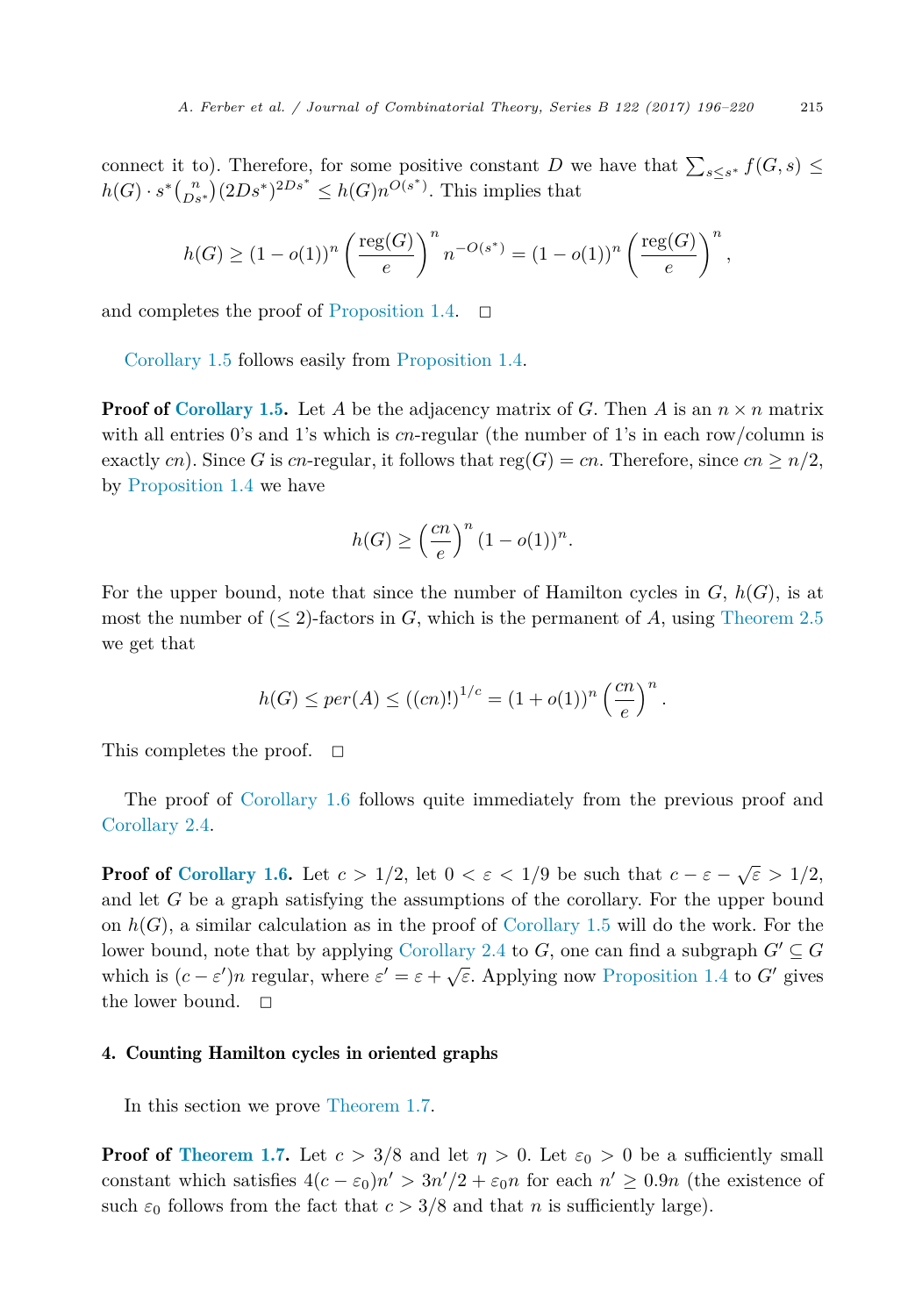Next, note that for a given directed graph *G* on  $n' \geq \ell$  vertices with  $\delta^{\pm}(G) \geq (c - \ell)$ *ε*<sub>0</sub>)*n*<sup> $\prime$ </sup>, and for each choice of  $\nu, \tau$  satisfying  $0 < 1/n' \ll \nu \ll \tau \leq \varepsilon_0/2 \leq 1$ , since  $\delta^+(G) + \delta^-(G) + \delta(G) \geq 4(c - \varepsilon_0)n' > 3n'/2 + \varepsilon_0 n$ , it follows by [Lemma 2.18](#page-16-0) that *G* is a robust  $(\nu, \tau)$ -expander. Now, let  $\tau$  be a constant obtained by applying [Theorem 2.15](#page-15-0) with  $\alpha = c$  and  $\eta$ , and let  $\nu \ll \tau$  (recall that  $0 < 1/n \ll \nu \ll \tau \ll \alpha < 1$ ). We obtain a positive constant  $\gamma$  and a positive integer  $n_0$  for which the following holds: for every oriented graph *G* with  $|V(G)| = n' \ge n_0$ , if  $d^{\pm}(v) \in (c \pm \gamma)n'$  for every  $v \in V(G)$ , then *G* contains a  $(c - \eta)n'$ -factor.

Now, let *G* be an oriented graph on *n* vertices, where *n* is such that  $n' := n - n^{2/3} \ge n_0$ . Moreover, assume that in *G* we have  $d^{\pm}(v) \in (c \pm \varepsilon)n$  for every  $v \in V(G)$ , where  $\varepsilon = \min\{\gamma/3, \varepsilon_0/3\}$ . By applying [Lemma 2.20](#page-17-0) to *G* we find a subset  $V_0 \subset V(G)$  of size  $|V_0| = n^{2/3}$  for which  $|N_G^+(v) \cap V_0| \in (c \pm 2\varepsilon)|V_0|$  and  $|N_G^-(v) \cap V_0| \in (c \pm 2\varepsilon)|V_0|$  for every vertex  $v \in V(G)$ . Let  $G_1 = G[V_0]$  and  $G_2 = G[V(G) \setminus V_0]$  denote the two subgraphs induced by  $V_0$  and  $V(G) \setminus V_0$ , respectively. Note that since  $n' := |V(G_2)| = n - n^{2/3}$  and since  $\varepsilon \leq \gamma/3$ , it follows that  $d_{G_2}^{\pm}(v) \in (c \pm \gamma)n'$  holds for each  $v \in V(G_2)$ . In addition, since  $\varepsilon \leq \varepsilon_0/3$ , it follows that  $d_{G_2}^{\pm}(v) \in (c \pm \varepsilon_0)n'$  holds for each  $v \in V(G_2)$ , and therefore, using [Lemma 2.18](#page-16-0) we conclude that  $G_2$  is a robust  $(\nu, \tau)$ -expander. Therefore, by applying [Theorem 2.15](#page-15-0) to  $G_2$  we conclude that  $G_2$  contains a  $(c - \eta)n'$ -factor *H*.

Next, assume that  $V(G_2) = [n']$  and let *A* be an  $n' \times n'$  matrix with all entries 0's and 1's for which  $A_{ij} = 1$  if and only if  $ij \in E(H)$ . *A* is clearly  $(c - \eta)n'$ -regular and recall that  $(c - \eta)n' = (1 - o(1))(c - \eta)n$ . Therefore, by [Lemma 2.7](#page-7-0) it follows that there are at least  $\left(\frac{(c-\eta)n}{e}\right)^n (1-o(1))^n$  permutations  $\sigma \in S_{n'}$  such that  $A \geq A(\sigma)$  and such that  $\sigma$  contains at most  $s^* := \sqrt{n \ln n}$  cycles in its cyclic form. Note that every such permutation corresponds to a 1-factor of  $G_2$  with at most  $s^*$  many cycles, and therefore, since all the degrees in  $V_0$  are larger than  $\frac{3}{8} |V_0|$  we obtain that  $G_1$  contains a Hamilton cycle (using [\[18\]\)](#page-23-0) and we have that

$$
\sum_{s \leq s^*+1} f(G, s) \geq \sum_{s \leq s^*} f(G_2, s) \geq \left(\frac{(c-\eta)n}{e}\right)^n (1 - o(1))^n,
$$

where  $f(G, s)$  denotes the number of 1-factors of  $G$  with exactly  $s$  cycles.

Now, given a 1-factor  $F$  of  $G_2$ , we wish to turn it into a Hamilton cycle of  $G$  by changing at most  $O(n^{2/3})$  edges. This can be done as follows: Let C be a cycle in F. Since  $G_2$  is strongly connected (follows for example from [Fact 2.21\)](#page-18-0) we can find a vertex  $v \in V(C)$  and a vertex  $u \in V(G_2) \setminus V(C)$  for which  $vu \in E(G)$ . Deleting the edge  $vv^+$  from *C* we get a path *Q* which can be extended to a longer path *Q*<sup>'</sup> by adding the edge *vu* and all edges of the cycle *C*- in *F* including *u* apart from *u*−*u*. Let *x* and *y* be the endpoints of the current path  $Q'$  (from  $x$  to  $y$ ). Using the subgraph  $G_1$ , we can close *Q*- into a cycle, using at most 6 additional edges. Indeed, by [Lemma 2.20](#page-17-0) *x* has an in-neighbor and *y* has an out-neighbor in  $V_0$  and by [Fact 2.21](#page-18-0) *y* can be connected to *x*  $(in G<sub>1</sub>)$  by a directed path of length at most 4. Delete from  $G<sub>1</sub>$  the edges and vertices we used to close  $Q'$ . Update F by replacing C and  $C'$  by the newly created cycle. Repeat this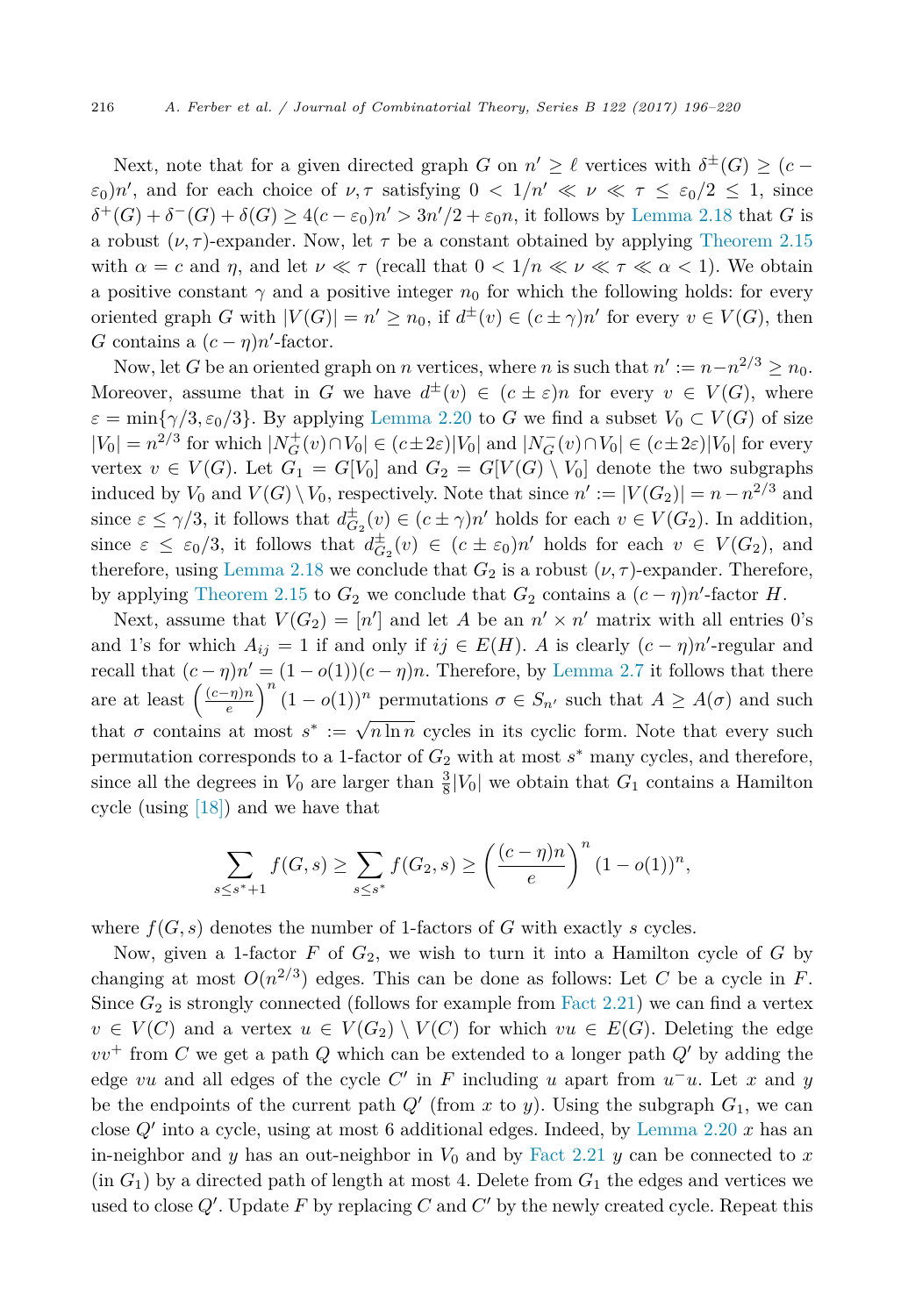argument until we have a cycle *C* with  $V(G_2) \subseteq V(C)$ . Note that during this process we constantly change  $G_1$  and  $G_2$  (we use vertices of  $G_1$  in order to connect vertices from  $G_2$ and then move them into  $G_2$  and repeat until a Hamiltonian cycle is obtained). So far, we have invested  $O(s^*)$  edge replacements and have deleted at most  $O(s^*) = o(|V_0|)$  vertices from  $G_1$ . Hence,  $G_1$  (minus all the edges/vertices deleted so far) still satisfies (*i*) and (*ii*) of [Lemma 2.17](#page-16-0) with respect to some  $\alpha > 3/8$ . Deleting an arbitrary edge *vu* from *C*, we obtain a path *P* with *v*, *u* as its endpoints. Next, choose disjoint sets  $A \subset N_G^+(v) \cap V_0$ and  $B \subset N_G^-(u) \cap V_0$ , each of size at least  $(c - \eta)|V_0|/2$ . Using [Lemma 2.20,](#page-17-0) and applying [Lemma 2.17](#page-16-0) with respect to  $A = N_G^+(v) \cap V_0$  and  $B = N_G^-(u) \cap V_0$  we obtain a Hamilton path  $P'$  of  $G_1$  which starts inside  $A$  and ends inside  $B$ . This path together with  $P$  forms a Hamilton cycle of *G*. Note that this cycle was obtained from *F* by changing  $O(n^{2/3})$ edges and vertices.

In order to complete the proof, we need to show that by performing this transformation we do not get the same Hamilton cycle too many times. For this aim we first note that given a Hamilton cycle *C* in *G*, by replacing at most *k* edges we can get at most  $\binom{n}{k} (2k)^{2k}$ 1-factors. Indeed, we need to choose *k* edges of *C* to delete, we obtain at most *k* paths which need to be turned into a 1-factor by connecting their endpoints; for each endpoint we have at most 2*k* choices of other endpoints to connect it to. Therefore, since in the whole process we changed  $O(n^{2/3})$  edges, for some positive constant *D* we have that  $\sum_{s\leq s^*} f(G,s) \leq h(G)\cdot s^*\binom{n}{Dn^{2/3}}(2Dn^{2/3})^{2Dn^{2/3}} \leq h(G)n^{O(n^{2/3})}$ . This implies that

$$
h(G) \ge \left(\frac{(c-\eta)n}{e}\right)^n (1 - o(1))^n n^{-O(n^{2/3})} = (1 - o(1))^n \left(\frac{(c-\eta)n}{e}\right)^n,
$$

which proves the lower bound on  $h(G)$ .

For the upper bound, note that since the number of Hamilton cycles in *G*, *h*(*G*), is at most the number of 1-factors in *G*, using [Theorem 2.5](#page-6-0) and the fact that  $d^{\pm}(v) \in (c \pm \eta)n$ for every  $v \in V(G)$ , we get that

$$
h(G) \leq \# \text{ of 1-factors} = per(A) \leq (((c + \eta)n)!)^{1/(c + \eta)} = (1 + o(1))^n \left(\frac{(c + \eta)n}{e}\right)^n.
$$

This completes the proof.  $\square$ 

#### 5. Packing Hamilton cycles in undirected graphs

In this section we prove [Theorem 1.3.](#page-2-0)

**Proof of [Theorem 1.3.](#page-2-0)** Let  $\varepsilon > 0$  and let *G* be a graph with minimum degree  $\delta(G) \geq$  $(1/2 + \varepsilon)n$ . Let  $\varepsilon' < \min\{\varepsilon, 1/160\}$  be a positive constant, let  $H \subset G$  be an auxiliary subgraph of *G* obtained by applying [Lemma 2.11](#page-11-0) to *G* with  $\varepsilon'$  and  $\alpha = (\varepsilon')^3$ , and let  $G' = G - H$ . Recall that by  $(P1)$  of [Lemma 2.11,](#page-11-0)  $G'$  is *r*-regular for some even integer *r* which satisfies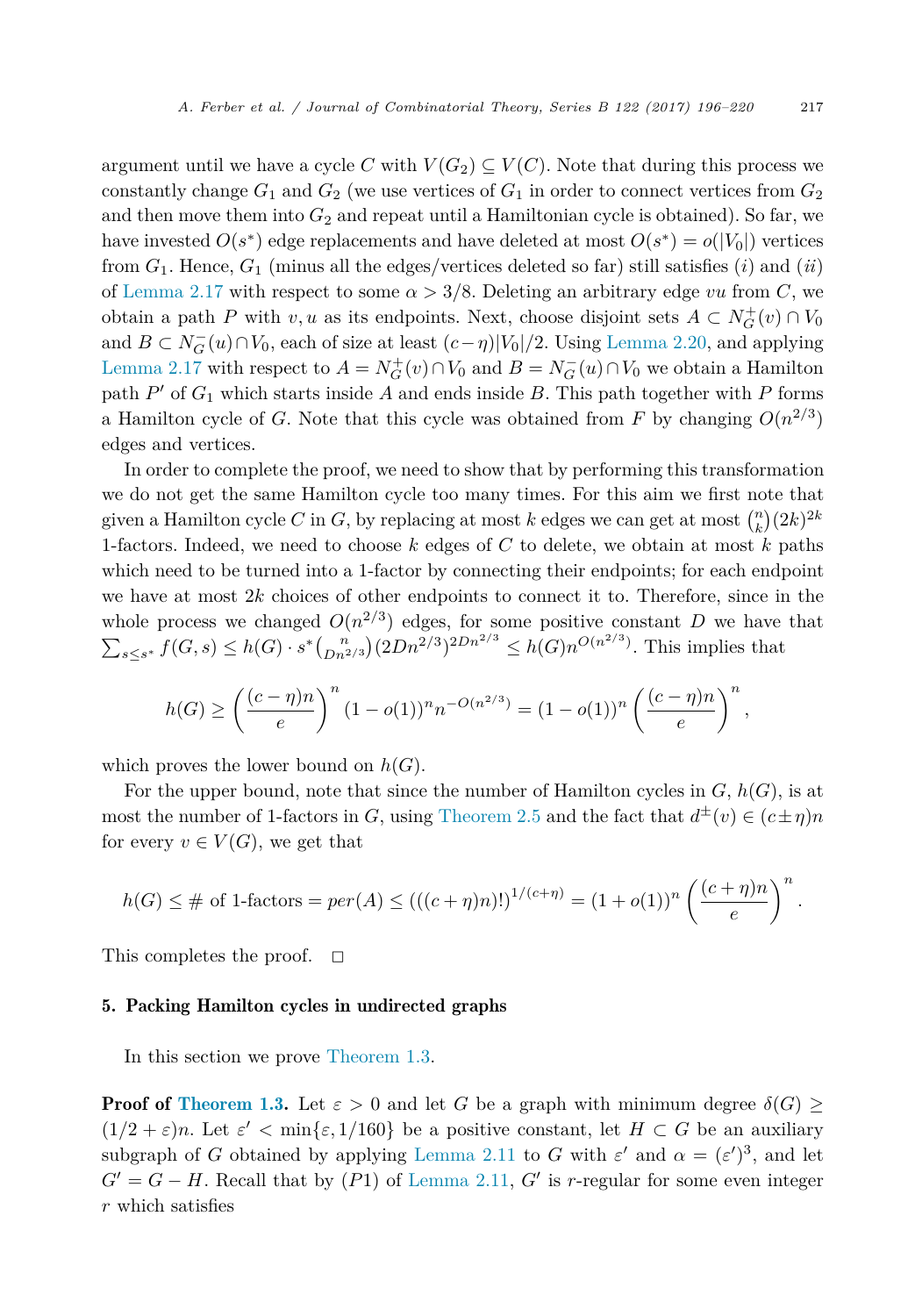$$
r \ge (1 - \varepsilon'/2) \text{reg}_{even}(G) \ge (1 - \varepsilon/2) \text{reg}_{even}(G).
$$

Since  $(1 - \varepsilon/2)^2 \ge 1 - \varepsilon$ , the result will then follow by proving that *G* contains at least  $(1 - \varepsilon/2)r/2$  edge disjoint Hamilton cycles.

To this end we first note that since  $\delta(G) > n/2$ , it follows from [Theorem 2.2](#page-5-0) that  $r = \Theta(n)$ . Therefore, we can use [Lemma 2.9](#page-9-0) repeatedly (starting with  $\alpha = r/n$  and until the last time we have  $\alpha \geq \varepsilon r/(2n)$ ) in order to find  $m = (1 - \varepsilon/2)r/2$  edge-disjoint 2-factors of *G*- ,  ${F_1, \ldots, F_m}$ , each of them containing at most  $s^* = \sqrt{n \ln n}$  cycles, each of which is of length at least 3. Note that by removing such a factor from an *r'*-regular graph, the obtained graph is  $(r'-2)$ -regular, and therefore one can apply [Lemma 2.9](#page-9-0) over and over. Now, we wish to turn each of the  $F_i$ 's into a Hamilton cycle  $H_i$ , using the edges of  $G \setminus (H_1 \cup \ldots \cup H_{i-1} \cup F_{i+1} \cup \ldots \cup F_m)$ . For this goal, we make an extensive use of [Lemma 2.12](#page-13-0) and the properties of the auxiliary graph *H*.

Assume inductively that we have built edge-disjoint Hamilton cycles  $H_1, \ldots, H_{i-1}$ , which are edge disjoint from  $F_i, \ldots, F_m$ , and that the current graph  $G_i = G \setminus (H_1 \cup$ *...* ∪ *H*<sub>*i*−1</sub> ∪ *F*<sub>*i*</sub> ∪ *...* ∪ *F*<sub>*m*</sub>) satisfies *(2)* and *(3)* of [Lemma 2.12](#page-13-0) with  $\varepsilon'$ . Moreover, assume that each of the  $H_j$ 's has been created from  $F_j$  by replacing  $O(s^*)$  edges. Note that for  $i = 0$ , since *H* is a subgraph of  $G_0$ , it follows that  $G_0$  satisfies (2) and (3) of [Lemma 2.12.](#page-13-0) Now, starting with *Fi*, using the fact that *G<sup>i</sup>* satisfies *(2)* and *(3)* of [Lemma 2.12](#page-13-0) (the induction hypothesis), by repeatedly applying this lemma, one can turn  $F_i$  into a Hamilton cycle by using  $O(s^*)$  edge replacements. This is done in a similar way as in the proof of [Proposition 1.4.](#page-3-0) Now, note that during the procedure, every edge that we delete from  $F_i$  is added back to  $G_i$  and therefore the minimum degree of  $G_i$ remains the same and therefore  $G_i$  satisfies (2) of [Lemma 2.12.](#page-13-0) Since this procedure takes  $O(s^*)$  edge replacements each time and since there are  $\Theta(n)$  factors to work on, the total number of edges deleted (or replaced) from  $G_0$  (and in particular, from  $H$ ) is at most  $O(ns^*) = o(n^2)$ . Thus, since *H* satisfies (*P3*) and (*P4*) of [Lemma 2.11,](#page-11-0) using the fact that *n* is sufficiently large, the graph  $G_i$  also satisfies (3) of [Lemma 2.12,](#page-13-0) which therefore can be further applied. This completes the proof.  $\Box$ 

#### 6. Concluding remarks

We presented a general approach, based on permanent estimates, for counting and packing Hamilton cycles in dense graphs and oriented graphs. Using this method we derived some known results in a simpler way and proved some new results as well. In particular, we showed how to apply our technique to find many edge-disjoint Hamilton cycles in dense graphs.

It would be interesting to decide whether our approach can be also used to find many edge-disjoint Hamilton cycles in dense oriented graphs. The main obstacle here is that apparently there is no good analog of Pósa's rotation extension technique for digraphs.

In [Proposition 1.4](#page-3-0) we obtained a lower bound on  $h(G)$  in terms of reg<sub>even</sub>(*G*), for a Dirac graph *G*. For graphs which are not close to being regular our result is worse than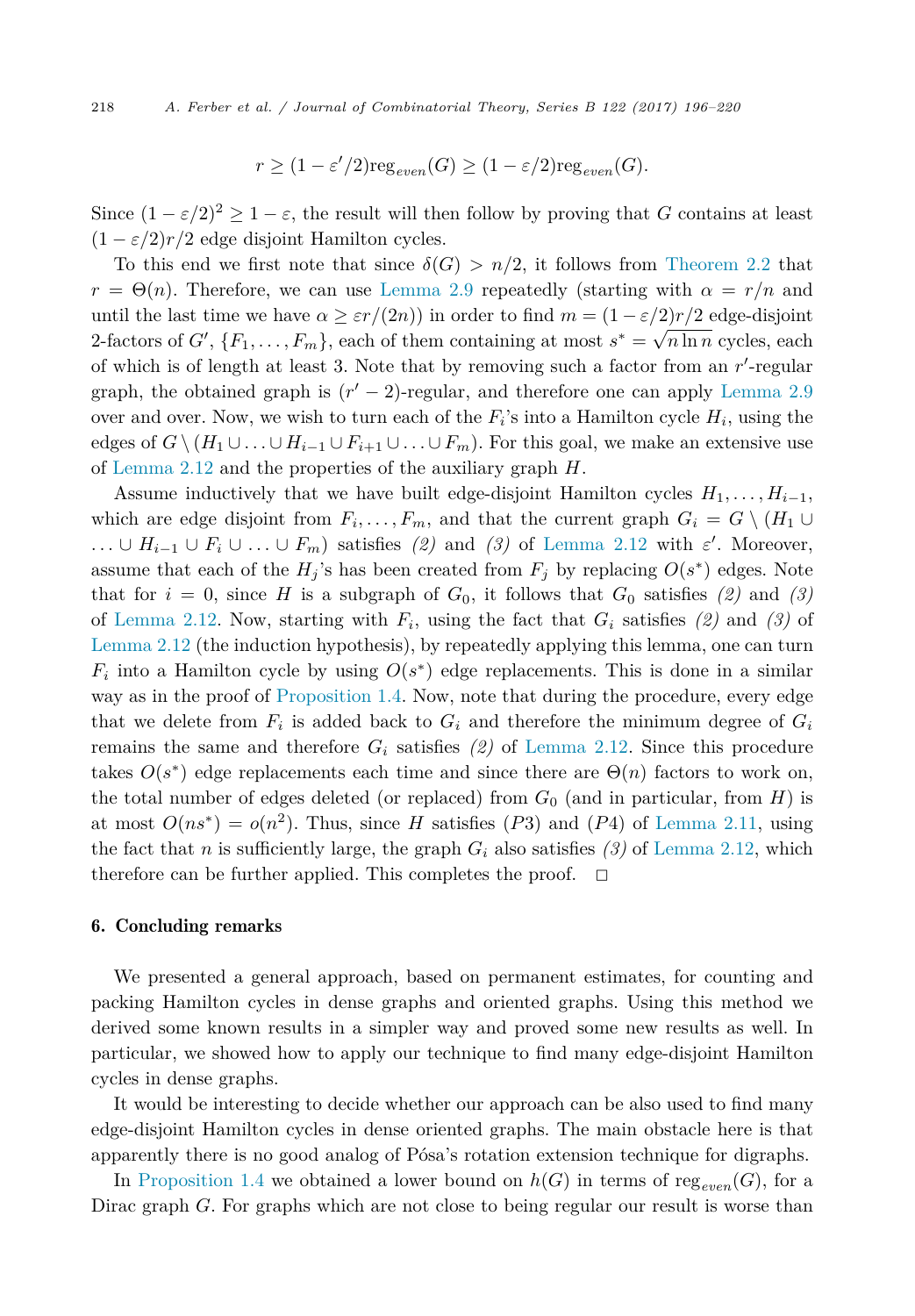<span id="page-23-0"></span>the result of Cuckler and Kahn in [8]. It would be very interesting to try and approach their result using our method.

Another natural question is to obtain a variant of [Theorem 1.7](#page-4-0) for non-regular oriented graphs similar to the result of Cuckler and Kahn for the non-oriented case. The goal here is to estimate the minimum number of Hamilton cycles in an oriented graph on *n* vertices with semi-degree  $\delta^{\pm}(G) \geq (3/8 + o(1))n$ . Observe that our technique allows to prove easily that an oriented graph *G* on *n* vertices with  $\delta^{\pm}(G) \geq (3/8 + \varepsilon)n$  contains at least  $\left(\frac{\varepsilon n}{3e}\right)^n$  Hamilton cycles. Indeed, applying repeatedly the result of Keevash, Kühn and Osthus [18] we can extract  $\frac{\varepsilon n}{2}$  edge-disjoint Hamilton cycles in such graph, whose union is an  $\frac{\varepsilon n}{2}$ -factor *F* in *G*. The rest of the proof is quite similar to our argument in [Theorem 1.7.](#page-4-0) This establishes a weak(er) version of the result of Sárközy, Selkow and Szemerédi [\[31\]](#page-24-0) for the oriented case.

Finally it would be also nice to extend the result of Keevash, Kühn and Osthus [18] and determine the number of edge disjoint Hamilton cycles that oriented graphs with  $\delta^{\pm}(G)$  > 3*n*/8 must contain as a function of  $\delta^{\pm}(G)$ .

# Acknowledgments

We would like to thank the anonymous referees for many valuable comments.

# References

- [1] N. Alon, The maximum number of Hamiltonian paths in tournaments, [Combinatorica](http://refhub.elsevier.com/S0095-8956(16)30036-3/bib416C6F6Es1) 10 (1990) [319–324.](http://refhub.elsevier.com/S0095-8956(16)30036-3/bib416C6F6Es1)
- [2] N. Alon, Problems and results in extremal [combinatorics I,](http://refhub.elsevier.com/S0095-8956(16)30036-3/bib416Cs1) Discrete Math. 273 (2003) 31–53.
- [3] N. Alon, J.H. Spencer, The [Probabilistic](http://refhub.elsevier.com/S0095-8956(16)30036-3/bib4153s1) Method, Wiley, New York, 2008.
- [4] L.M. Brégman, Some properties of [non-negative](http://refhub.elsevier.com/S0095-8956(16)30036-3/bib427265676D616Es1) matrices and their permanents, Sov. Mat. Dokl. 14 (1973) [945–949.](http://refhub.elsevier.com/S0095-8956(16)30036-3/bib427265676D616Es1)
- [5] D. Christofides, D. Kühn, D. Osthus, [Edge-disjoint](http://refhub.elsevier.com/S0095-8956(16)30036-3/bib434B4Fs1) Hamilton cycles in graphs, J. Combin. Theory Ser. B 102 (2012) [1035–1060.](http://refhub.elsevier.com/S0095-8956(16)30036-3/bib434B4Fs1)
- [6] B. Csaba, D. Kühn, A. Lo, D. Osthus, A. Treglown, Proof of the [1-factorization](http://refhub.elsevier.com/S0095-8956(16)30036-3/bib31666163746F72s1) and Hamilton [decomposition](http://refhub.elsevier.com/S0095-8956(16)30036-3/bib31666163746F72s1) conjectures, Mem. Amer. Math. Soc. (2016), in press.
- [7] B. Cuckler, Hamilton cycles in regular [tournaments,](http://refhub.elsevier.com/S0095-8956(16)30036-3/bib4375636B6C6572s1) Combin. Probab. Comput. 16 (2007) 239–249.
- [8] B. Cuckler, J. Kahn, Hamiltonian cycles in Dirac graphs, [Combinatorica](http://refhub.elsevier.com/S0095-8956(16)30036-3/bib434Bs1) 29 (3) (2009) 299–326.
- [9] G.A. Dirac, Some [theorems](http://refhub.elsevier.com/S0095-8956(16)30036-3/bib4469726163s1) on abstract graphs, Proc. Lond. Math. Soc. 2 (1952) 69–81.
- [10] G. Egorychev, The solution of the Van der Waerden problem for [permanents,](http://refhub.elsevier.com/S0095-8956(16)30036-3/bib45676F727963686576s1) Dokl. Akad. Nauk SSSR 258 (1981) [1041–1044.](http://refhub.elsevier.com/S0095-8956(16)30036-3/bib45676F727963686576s1)
- [11] D. Falikman, A proof of the Van der Waerden problem for [permanents](http://refhub.elsevier.com/S0095-8956(16)30036-3/bib46616C696B6D616Es1) of a doubly stochastic matrix, Mat. Zametki 29 (1981) [931–938.](http://refhub.elsevier.com/S0095-8956(16)30036-3/bib46616C696B6D616Es1)
- [12] E. Friedgut, J. Kahn, On the number of [Hamiltonian](http://refhub.elsevier.com/S0095-8956(16)30036-3/bib46724Bs1) cycles in a tournament, Combin. Probab. [Comput.](http://refhub.elsevier.com/S0095-8956(16)30036-3/bib46724Bs1) 14 (2005) 769–781.
- [13] A. Frieze, M. [Krivelevich,](http://refhub.elsevier.com/S0095-8956(16)30036-3/bib464Bs1) On packing Hamilton cycles in *ε*-regular graphs, J. Combin. Theory Ser. B 94 (2005) [159–172.](http://refhub.elsevier.com/S0095-8956(16)30036-3/bib464Bs1)
- [14] R. Glebov, M. [Krivelevich,](http://refhub.elsevier.com/S0095-8956(16)30036-3/bib474Bs1) On the number of Hamilton cycles in sparse random graphs, SIAM J. [Discrete](http://refhub.elsevier.com/S0095-8956(16)30036-3/bib474Bs1) Math. 27 (2013) 27–42.
- [15] R. [Häggkvist,](http://refhub.elsevier.com/S0095-8956(16)30036-3/bib486167676B76697374s1) Hamilton cycles in oriented graphs, Combin. Probab. Comput. 2 (1993) 25–32.
- [16] S. Janson, T. Łuczak, A. [Ruciński,](http://refhub.elsevier.com/S0095-8956(16)30036-3/bib4A4C52s1) Random Graphs, Wiley, New York, 2000.
- [17] P. [Katerinis,](http://refhub.elsevier.com/S0095-8956(16)30036-3/bib4B4154s1) Minimum degree of a graph and the existence of *k*-factors, Proc. Indian Acad. Sci. Math. Sci. 94 (1985) [123–127.](http://refhub.elsevier.com/S0095-8956(16)30036-3/bib4B4154s1)
- [18] P. Keevash, D. Kühn, D. Osthus, An exact [minimum](http://refhub.elsevier.com/S0095-8956(16)30036-3/bib4B4B4Fs1) degree condition for Hamilton cycles in oriented graphs, J. Lond. Math. Soc. 79 (2009) [144–166.](http://refhub.elsevier.com/S0095-8956(16)30036-3/bib4B4B4Fs1)